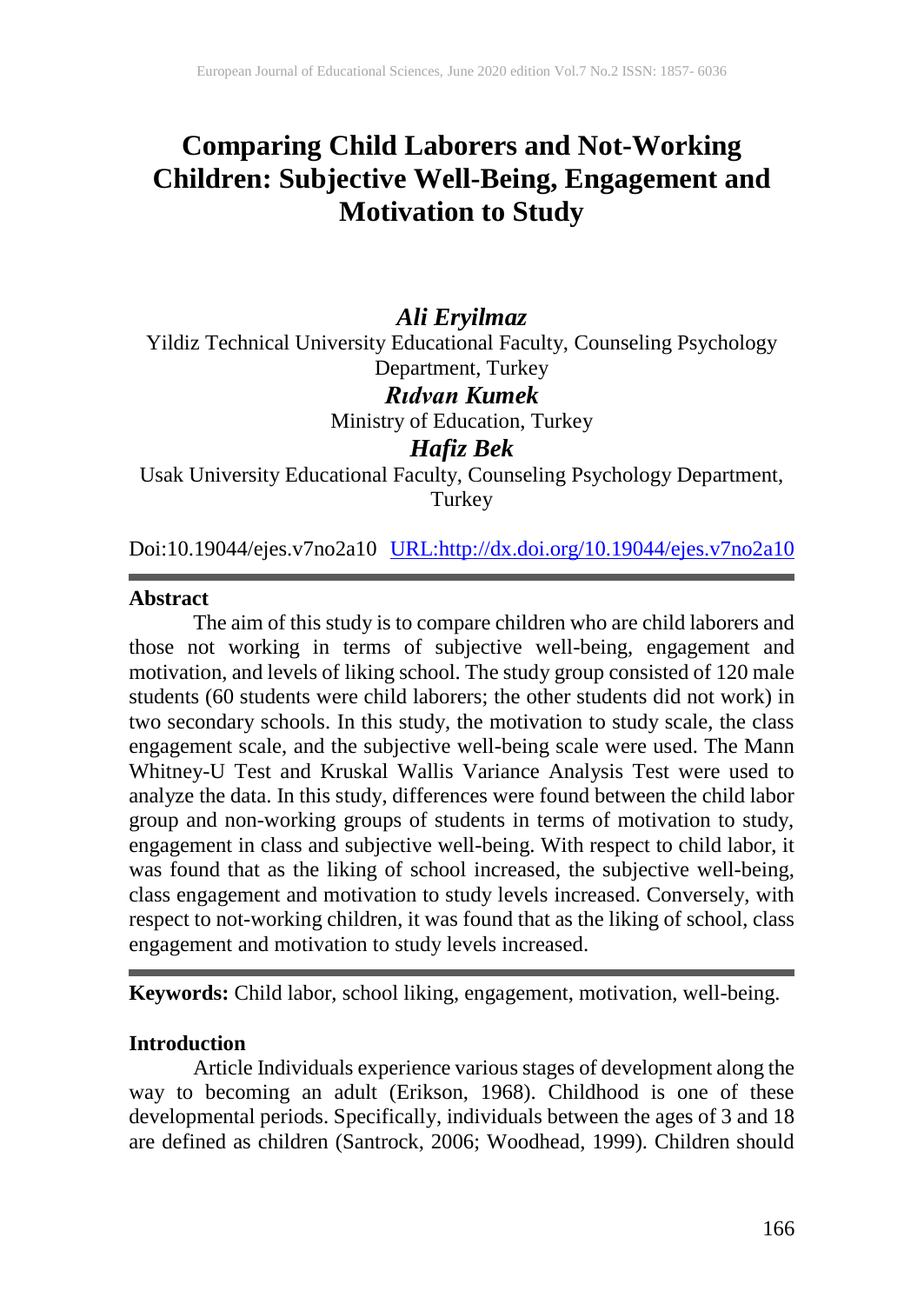be supported physiologically, psychologically and socially for their healthy development (Santrock, 2006). However, some children might not be sufficiently supported for healthy development and might even be expected to support others. These children are defined as working children—child labor. Child laborers are both vulnerable and might not experience a healthy development process (Fyfe, 1989; Woodhead, 1999). Studying child labor at this point might contribute to the literature.

Although there is not a complete understanding of the concept of child labor, there are various definitions of child labor. For instance, Bulut and Gülcan (2007) describe child labor as children who work with any craftsman or work in a variety of industries or in agriculture, alone or with their family. In general, when an evaluation is made, it can be concluded that working children are mostly living in poor or developing countries (Ray, 2000). Child laborer families are poor, and the children work to bring income to the family (Walkerdine, 2005). There are many reasons for being a child laborer, including the presence of a crowded population, lack of educational opportunities, poverty, migration and the economic value of the child in the traditional sense rather than the psychological value (Fyfe, 1989; Tor, 2010).

When overall evaluations are made, the conclusions are that the educational, psychological and social needs of child laborers must be satisfied. According to the results of the studies, the fact that child laborers are away from the academic environment (Ravallion &Wodon, 2000) causes them to have health problems and experiences decreases in their level of well-being (Estacio & Marks 2005). Additionally, there have been negative effects from being a child laborer, such as security problems, economic exploitation, accidents and injuries, and school problems (Woodhead, 1999).

The literature reveals that indirect and direct research results indicate that the well-being of child laborers is adversely affected. For example, poor child laborers are negatively affected by poverty (Biggeri &Mehrotra, 2011). The level of well-being of child laborers decreases due to their working (Biggeri, Libanora, Mariani & Menchini, 2006). Studies show that child laborers experience poor working conditions, poor treatment and abuse in the working environment, and serious levels of injury due to accidents and injuries (Woodhead, 1999). In Turkey, there are studies on the subjective well-being of children who do not work at a job (Eryılmaz, 2011, 2012; Uçan & Esen, 2015; Tagay & Baltacı, 2017). No studies compare the subjective well-being of children who do not work in a job with that of children working in a job. In particular, more work is done on children working in the street in Turkey (Bilgin, 2009; Erdoğdu & Oto, 2004; Yılmaz, Göçen & Yılmaz, 2012). Conversely, there are very few studies on children who continue their education and work part-time. Neither worldwide (Hobbs & Cornwell, 1986) nor in Turkey are these issues examined in detail.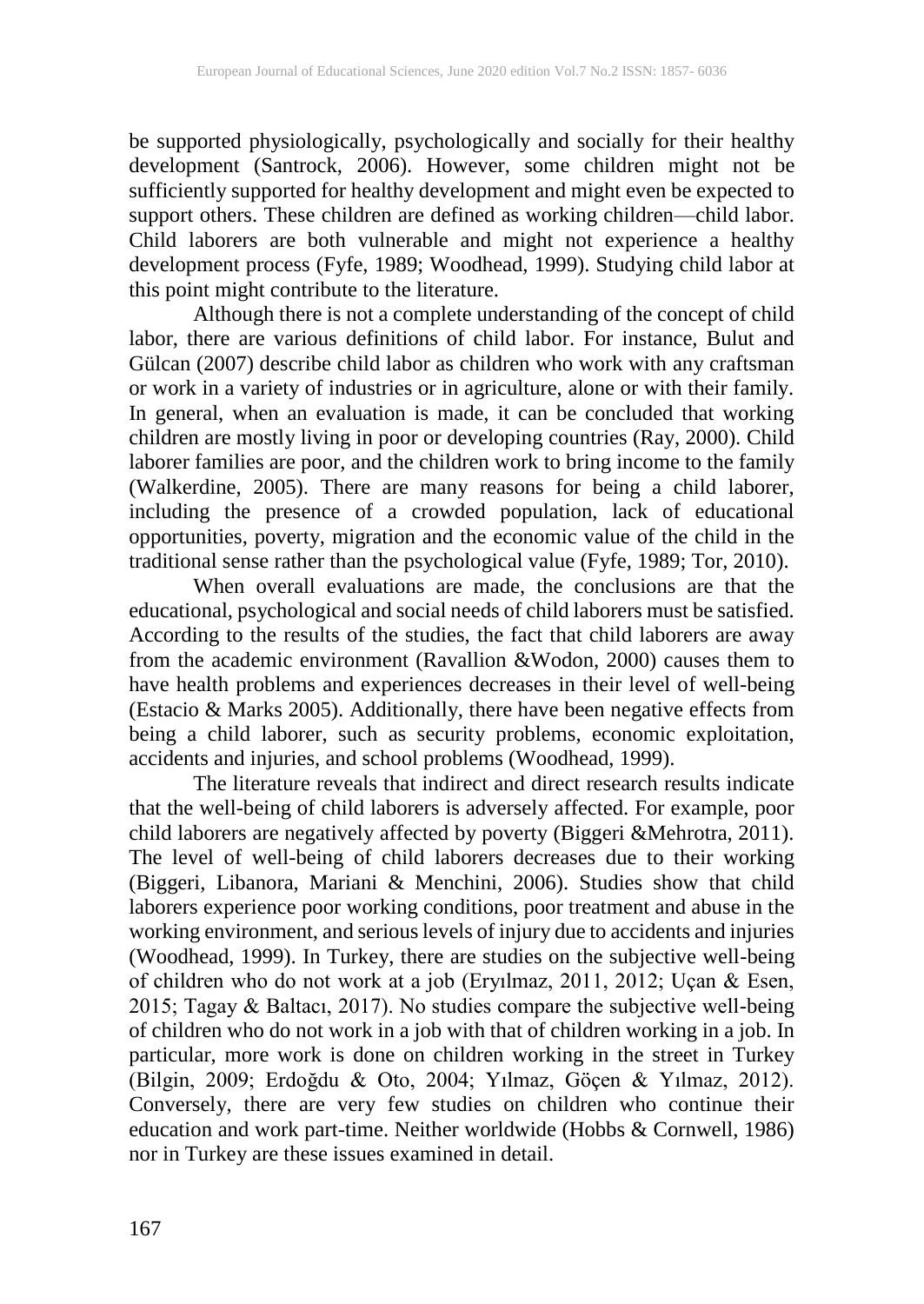Studies on child labor show that being a working child adversely affects a child's educational life. For both child laborers and non-working children, there are two important factors in motivation and engagement in educational experiences. Motivation affects the power, direction and energy of children's studies. High motivation is also necessary for student achievements (Covington, 1998; Martin, 2003; Eccles, 1983; Wigfield, 1994). In addition to motivation, student engagement (cognitive, behavioral and emotional) in the course of learning is also effective in their success and in their learning of a subject (Fredricks, Blumenfeld & Paris, 2004; Li & Lerner 2011; Skinner, Furrer, Marchand & Kindermann, 2008). Child laborers are absent because they must go to work. Due to this situation, their level of attendance in school and class decreases (Beegle, Dehejia & Gatti, 2009; Binder & Scrogin, 1999; Dorman, 2008; Heady, 2003). In the literature, there are no direct studies in terms of motivation status to study lesson motivation (intrinsic, extrinsic and amotivation) and engagement (cognitive, behavioral and emotional) of children who are child laborers and not-working children.

Being child laborers causes children to be neglected in terms of education. Studies have revealed that working in a job takes the children away from school and causes them to spend less time at school (Beegle, Dehejia, & Gatti, 2009; Binder, & Scrogin, 1999; Dorman, 2008; Heady, 2003). The results of these studies reveal the importance of bringing children closer to school. There can be organizational arrangements to bring children closer to school, such as poverty reduction. At the same time, child-related variables might be an important factor in children's approach to school. For instance, the child liking school and being interested in the lessons are important factors in helping the child laborer to attach to the school (Goulart & Bedi, 2008). However, in the literature, the number of studies comparing children who are child laborers and not-working children in terms of attitudes toward school is very small.

It is also important to address school-related factors in child labor research because continuing education is an important tool in preventing child labor (Rossi & Rosati, 2007). However, child laborers might not all have similar attitudes toward school. At this point, levels of liking school should also be examined in studies. No studies have been found comparing children who are child laborers and not-working children in terms of subjective wellbeing, engagement and motivation with levels of liking school. The aim of this study is to compare children who are child laborers and not-working children in terms of subjective well-being, engagement and motivation with levels of liking school.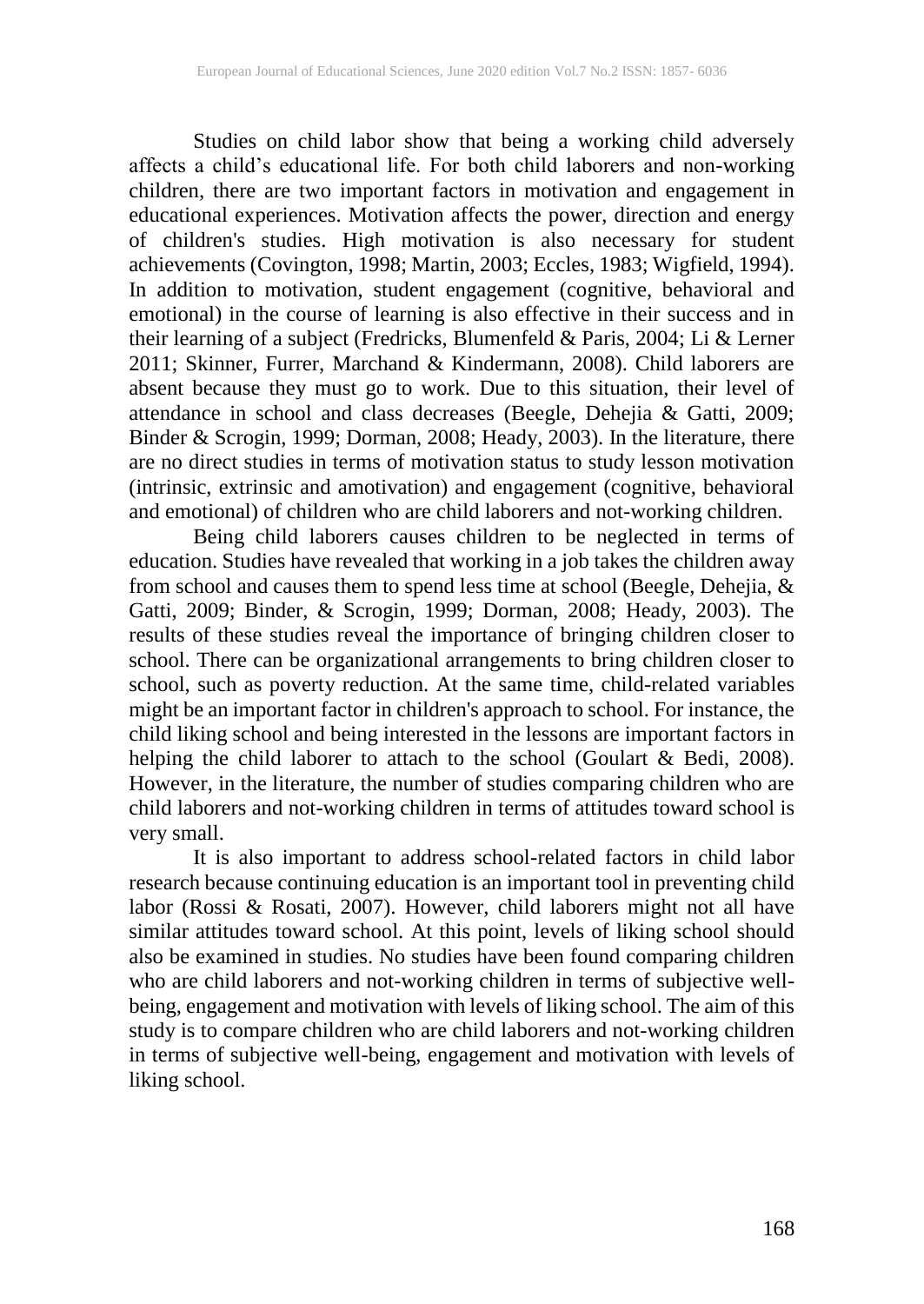#### **Method Research Design**

The aim of this study is to compare children who are child laborers and those not working in terms of subjective well-being, class engagement and motivation to study with levels of liking school. The study was conducted using cross-sectional models. The study sought answers to the following questions:

1. Is there a significant difference between children who are child laborers and not-working children in terms of subjective well-being, engagement (cognitive, behavioral and emotional) in class, and motivation to study (intrinsic, extrinsic and amotivation)?

2. Do working children's subjective well-being, class-engagement (cognitive, behavioral and emotional), motivation to study (intrinsic, extrinsic and amotivation) differ significantly in terms of level of school liking?

3. Do not-working children's subjective well-being, class-engagement (cognitive, behavioral and emotional), motivation to study (intrinsic, extrinsic and amotivation) differ significantly in terms of level of school liking?

In the study, data were collected one application at a time. The study examined whether the sample met the parametric conditions in terms of variables. In this respect, the normality assumption (Kolmogrov Simigrov Test, Shapiro Wilks Test) and homogeneity of variances (Levene Test) were tested. The results showed that the sample did not meet the parametric conditions in terms of variables. In the light of these analyses, the first question of the study was analyzed with the Mann Whitney-U Test. Kruskal Wallis Variance Analysis was used for the second and third questions. A set of exclusion criteria was also established in the study. First, for child laborers in addition to students working part-time in a job, the condition of continuing schooling was sought. Additionally, for not-working children, only the condition of continuing schooling was sought. Not having received any psychiatric diagnosis was also required of both groups. Particularly for the child laborers, inclusion criteria such as working for half a day after school, being paid for their work, and not working occasionally were established. Lastly, the districts in which the students of the study group (child laborers and not-working children) live are districts in which families with low socioeconomic status live. The income level of the children included in the study was lower than 2000 (nearly 333 Dollars) Turkish Liras as a criterion for inclusion in the study.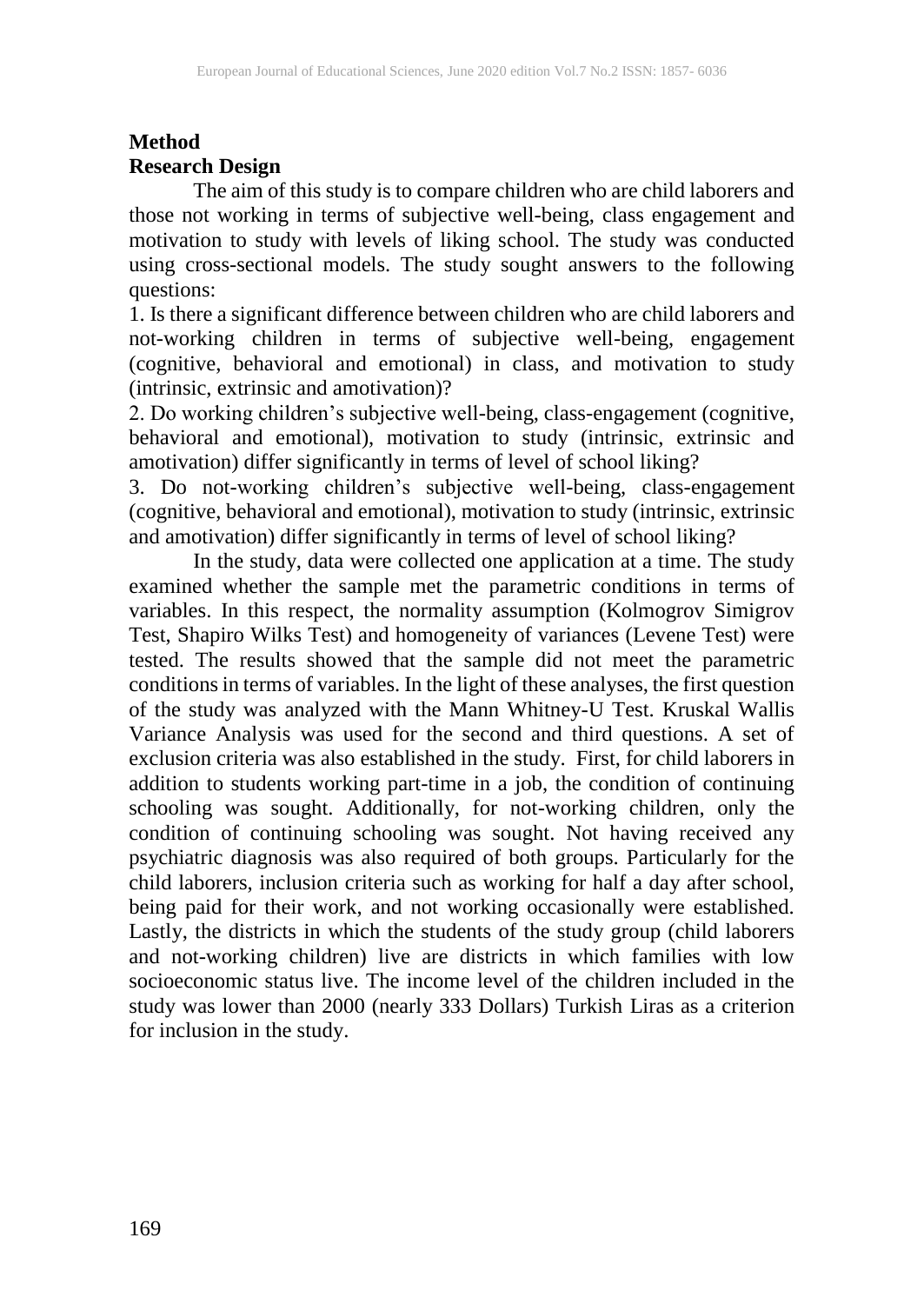## **Study Group**

The study group consisted of 120 male students (60 students were child laborers; the others did not work) in two secondary schools in Istanbul. Of the students in the study, 78 (65%) were in the 7th grade and the remaining 42 (35%) were in the 8th grade. Thirty-nine of the seventh graders were part-time working students (child labor), and 39 of them did not work in a job. Twentyone of the eighth graders were part-time working students (child labor), and 21 of them did not work in a job. The age range was between 11 and 15 (mean  $= 12.76$ ; standard deviation  $= 0.89$ ). When we examined the distribution by age, 7 (5.8%) students were 11 years old, 41 (34.2%) students were 12 years old, 48 (40%) students were 13 years old, 21 (17.5%) students were 14 years old, and 3 (2.5%) students were 15 years old. The districts in which the students of the study group live are districts in which families with low socioeconomic status live.

## **Instruments**

*The scale of motivation to study:* This four-point Likert-type scale consisting of thirteen items was developed by Eryılmaz and Ercan (2014). The reliability coefficient (Cronbach's alpha) for the whole scale was found to be 0.80. It consists of 3 sub-dimensions. These sub-dimensions are "intrinsic motivation", "extrinsic motivation" and "amotivation". The Cronbach's alpha value of the intrinsic motivation sub-dimension was 0.81, the Cronbach's alpha value of the extrinsic motivation sub-dimension was 0.84, and the Cronbach's alpha of the amotivation sub-dimension was 0.75.

*Adolescent subjective well-being scale:* The adolescent subjective well-being scale was developed by Eryilmaz (2009). The scale is a four-point Likert type and consists of 15 items. The Cronbach's alpha value was found to be 0.86 for the whole scale. The scale consists of 4 sub-dimensions: "Satisfaction with family relationships", "positive affection", "life satisfaction", and "satisfaction with relationships via significant others". The Cronbach's alpha value of the satisfaction with family relationships subdimension was 0.83, the Cronbach's alpha value of the satisfaction with relationships via significant others was 0.73, the Cronbach's alpha value of the life satisfaction subscale was 0.81, and the Cronbach's alpha value of the positive affection sub-dimension was 0.66.

*Class engagement scale:* This scale was developed by Eryılmaz (2014). The scale of class engagement consists of 15 items that are answered as "not suitable at all", "not suitable", "a little appropriate", "appropriate", and "completely appropriate". The scale consists of three dimensions: emotional engagement, cognitive engagement and behavioral engagement. The Cronbach's alpha value of the total points of the scale was determined to be 0.92. The Cronbach's alpha value of the emotional engagement sub-dimension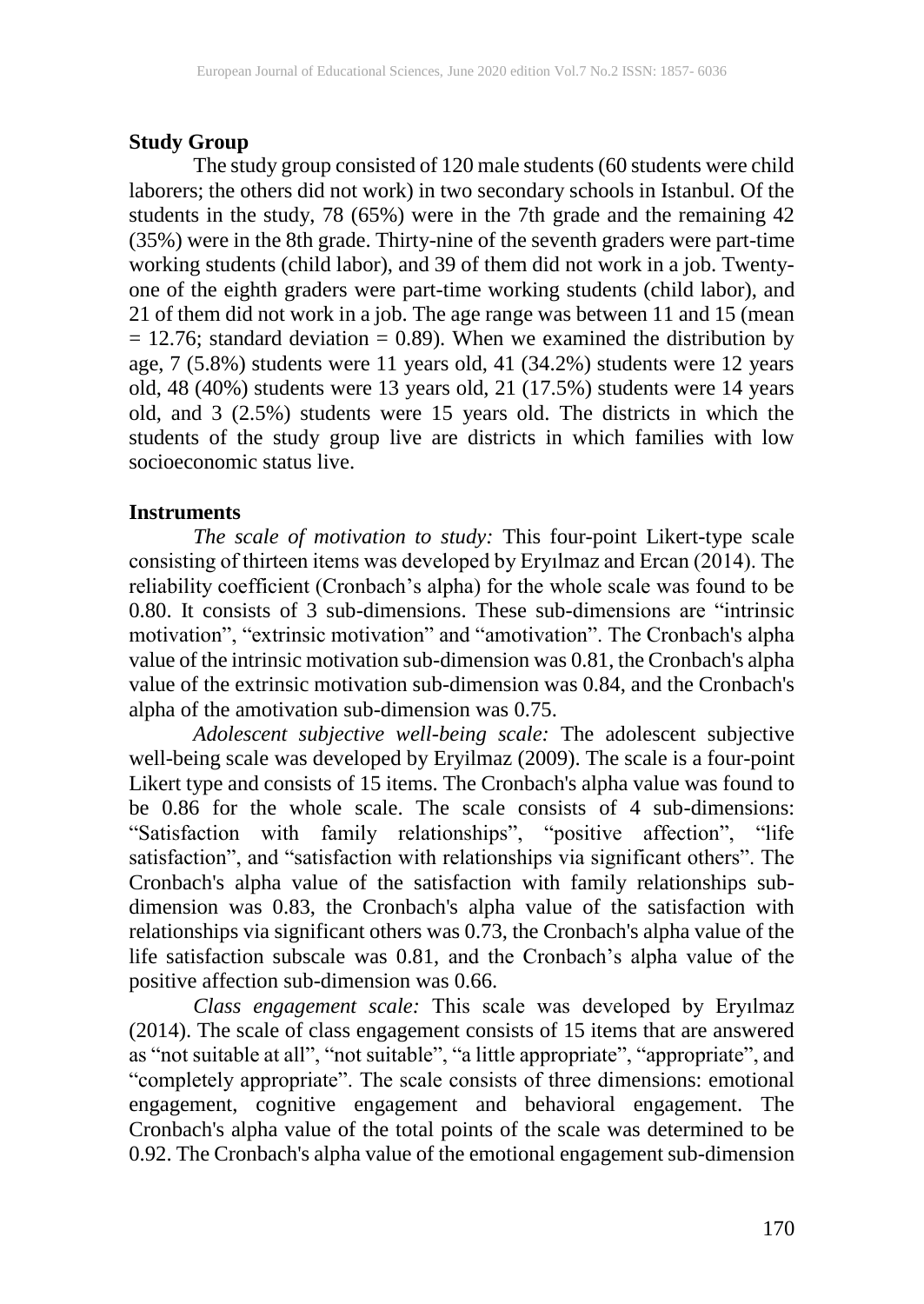was 0.84, the Cronbach's alpha value of the behavioral engagement subdimension was 0.86, and the Cronbach's alpha value of the cognitive engagement sub-dimension was 0.84.

## **Findings**

# **Comparison of the child laborers and not-working children**

In this study, the child laborers and not-working children were initially compared in terms of subjective well-being, class engagement (cognitive, behavioral and emotional) in class, and motivation to study (intrinsic, extrinsic and amotivation). The Mann-Whitney U test technique was used in the comparison. The results are given in Table 1.

Table 1. Descriptive statistics and results of Mann Whitney U test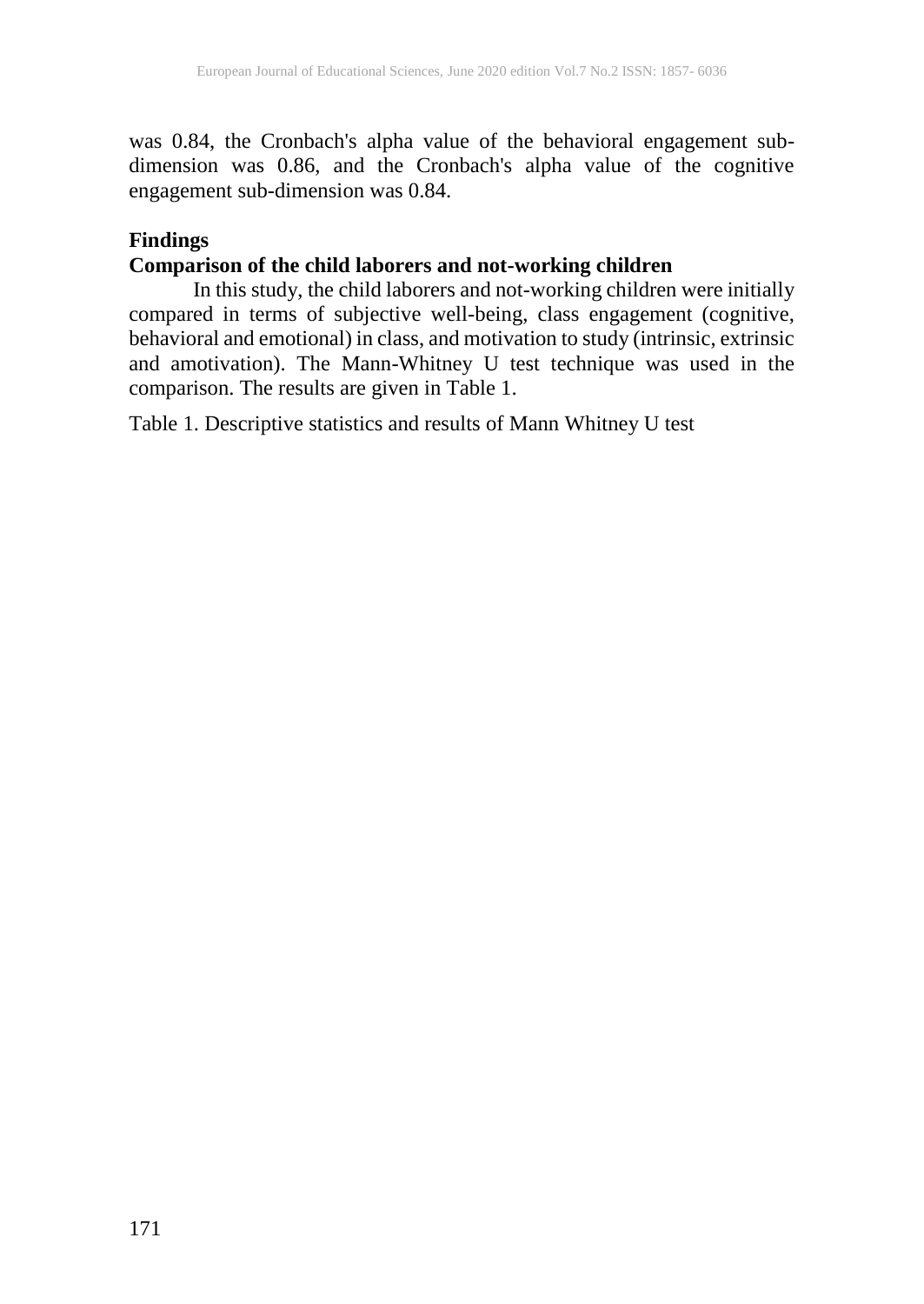| Variables        |   | Condition of being                     |             |           |       |               |             |           |
|------------------|---|----------------------------------------|-------------|-----------|-------|---------------|-------------|-----------|
|                  |   | child labour                           | $\mathbf n$ | $\bar{x}$ | Sd    | Mean<br>ranks | $\mathbf U$ | Z         |
| 1.<br>${\sf FR}$ |   | SW Child labours                       | 60          | 14,03     | 2,93  | 54,73         | 1453.50     | $-1.96*$  |
|                  |   | Not<br>working<br>children             | 60          | 14,70     | 2,47  | 66,28         |             |           |
| 2.               |   | PE Child labours                       | 60          | 12,10     | 3,17  | 53,16         | 1359.50     | $-2.33*$  |
|                  |   | <b>Not</b><br>working<br>children      | 60          | 13,42     | 2,37  | 67,84         |             |           |
| 3.               |   | SW Child labours                       | 60          | 13,02     | 2,96  | 54,96         | 1467.50     | $-1.79$   |
| <b>RSO</b>       |   | Not<br>working<br>children             | 60          | 13,90     | 2,90  | 66,04         |             |           |
| 4.               |   | SW Child labours                       | 60          | 8,85      | 2,63  | 54,27         | 1426.00     | $-1.99*$  |
| L                |   | <b>Not</b><br>working<br>children      | 60          | 9,81      | 2,03  | 66,73         |             |           |
| 5.<br><b>SWB</b> |   | TP Child labours                       | 60          | 48,01     | 9,95  | 52,32         | 1309.00     | $-2.58*$  |
|                  |   | Not<br>working<br>children             | 60          | 51,85     | 8,44  | 68,68         |             |           |
| 6.               |   | EE Child labours                       | 60          | 18,22     | 5,15  | 51,39         | 1253.50     | $-2.88**$ |
|                  |   | Not<br>working<br>children             | 60          | 20,81     | 4,16  | 69,61         |             |           |
| 7.               |   | <b>BE</b> Child labours                | 60          | 18,21     | 5,16  | 51,58         | 1264.50     | $-2.82*$  |
|                  |   | <b>Not</b><br>working $60$<br>children |             | 20,71     | 4,24  | 69,43         |             |           |
| 8.               |   | CE Child labours                       | 60          | 17,74     | 5,24  | 51,23         | 1244.00     | $-2.92**$ |
|                  |   | <b>Not</b><br>working<br>children      | 60          | 20,46     | 4,09  | 69,77         |             |           |
| 9.<br>CE         |   | TP Child labours                       | 60          | 54,18     | 14,54 | 50,47         | 1198.00     | $-3.16**$ |
|                  |   | Not<br>working<br>children             | 60          | 61,98     | 11,71 | 70,53         |             |           |
| 10.              |   | IM Child labours                       | 60          | 18,91     | 4,25  | 53,58         | 1384.00     | $-2.95*$  |
|                  |   | <b>Not</b><br>working<br>children      | 60          | 20,42     | 3,49  | 67,43         |             |           |
| 11.              |   | EM Child labours                       | 60          | 11,81     | 2,80  | 56,55         | 1563.00     | $-1.25$   |
|                  |   | <b>Not</b><br>working<br>children      | 60          | 12,42     | 2,83  | 64,45         |             |           |
| 12.              | A | Child labours                          | 60          | 6,33      | 2,62  | 69,77         | 1244.00     | $-2.97**$ |
|                  |   | Not<br>working<br>children             | 60          | 5,05      | 2,57  | 51,23         |             |           |

Note: \*p<.05 \*\*p<.01; 1. SWFR: Satisfaction with family relationships; 2.

PE: Positive affection; 3. SWRSO: Satisfaction with relationships via significant others; 4. SWL: Satisfaction with life; 5. TPSWB: Total point of subjective well-being; 6. EE: Emotional engagement ;7. BE: Behavioural engagement; 8. CE: Cognitive engagement; 9. Total point of class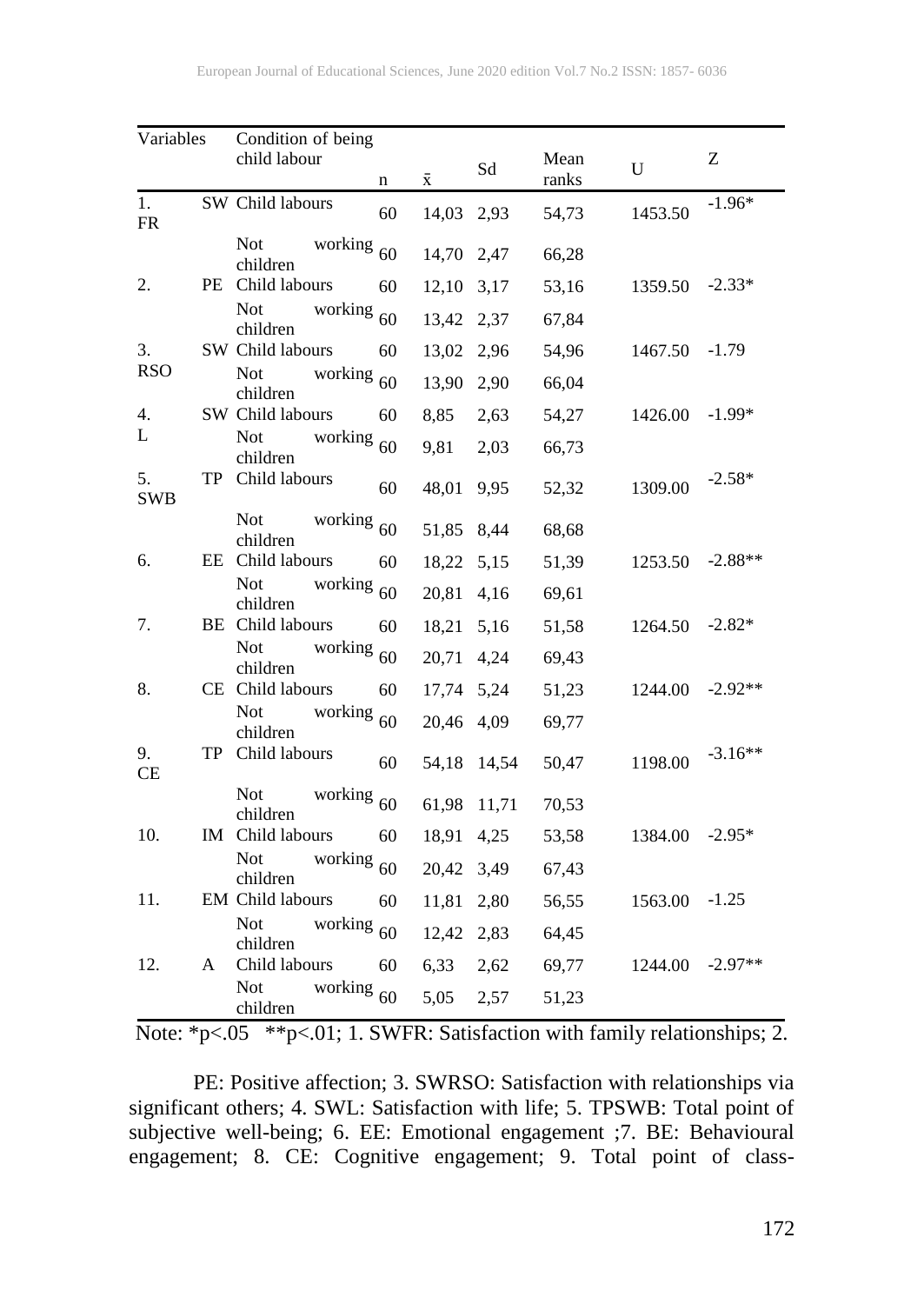engagement; 10. IM: Intrinsic motivation; 11. EM: Extrinsic motivation; 12. A: Amotivation

As shown in Table 1, the Mann-Whitney U test was used to examine whether the scores of the scales (subjective well-being, class engagement and motivation to study) used in the study showed a significant difference between child laborers and not-working children. The results indicated that there was a significant difference between child laborers' mean ranks (54.73) and notworking children mean ranks (66.28) with respect to satisfaction with family relationships (U = 1453.50, Z = -1.96; p<.05). There was a significant difference between child laborers' mean ranks (53.16) and not-working children mean ranks (67.84) with respect to positive affection (U=1359.50,  $Z = -2.33$ ;  $p < .05$ ). There was a significant difference between child laborers' mean ranks (54.27) and not-working children's mean ranks (66.73) with respect to satisfaction with life (U=1426.50, Z=-1.99;  $p < .05$ ). There was a significant difference between child laborers' mean ranks (52.32) and notworking children's mean ranks (68.68) with respect to total points of subjective well-being (U=1309.50, Z=-2.58; *p<.05*). A significant difference existed between child laborers' mean ranks (51.39) and not-working children's mean ranks (69.61) with respect to emotional engagement (U=1253.50, Z=-2.88;  $p < 01$ ). There was a significant difference between child laborers' mean ranks (51.58) and not-working children's mean ranks (69.43) with respect to behavioral engagement (U=1264.50, Z=-2.82;  $p < .05$ ). A significant difference existed between child laborer's mean ranks (51.23) and not-working children's mean ranks (4.09) with respect to cognitive engagement (U=1244.00, Z=-2.92;  $p < 01$ ). There was a significant difference between child laborers' mean ranks (50.47) and not-working children's mean ranks (70.53) with respect to total points of class engagement (U=1198.00,  $Z = -3.16$ ;  $p < 01$ ). There was a significant difference between child laborers' mean ranks (4.25) and not-working children's mean ranks (3.49) with respect to intrinsic (U=1384.50, Z=-2.95;  $p < .05$ ). There was a significant difference between child laborers' mean ranks (2.62) and not-working children's mean ranks (2.57) with respect to amotivation (U=1244.00,  $Z = -2.97$ ;  $p < .01$ ). Additionally, there were no significant differences between child laborers' mean ranks and not-working children's mean ranks with respect to extrinsic motivation and satisfaction with relationships via significant others.

*Investigation of Variables Depending upon School Liking Levels:* In this study, whether laborer children's subjective well-being, class-engagement (cognitive, behavioral and emotional), motivation to study (intrinsic, extrinsic and amotivation) differ significantly in terms of level of school liking was examined by the Kruskal-Wallis test method.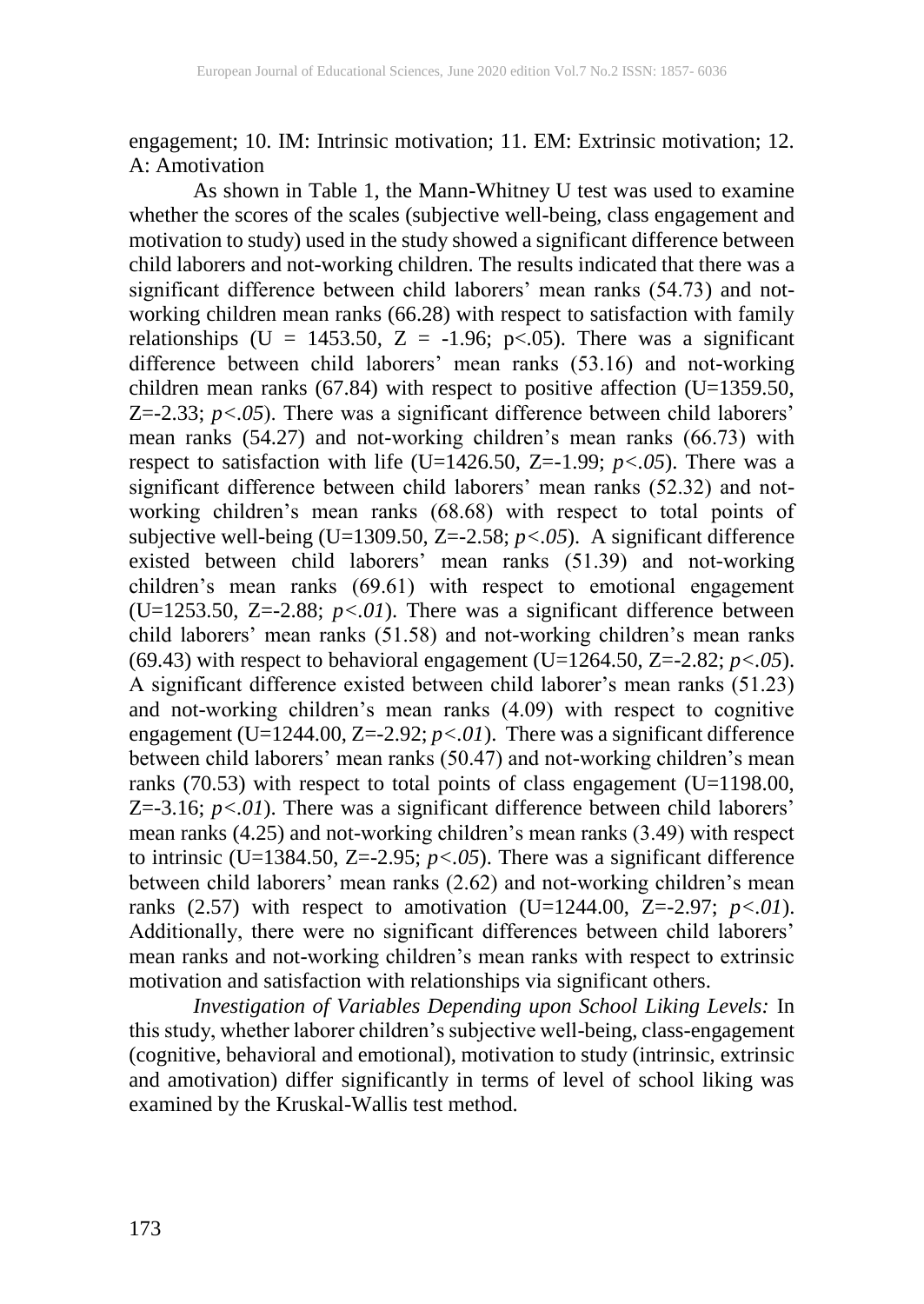## **Comparison of the child laborers in terms of level of school liking**

| Variables | School<br>levels | liking<br>$\mathbf n$ | $\bar{\textbf{X}}$ | Sd    | Mean<br>ranks | Median | $X^2$     |
|-----------|------------------|-----------------------|--------------------|-------|---------------|--------|-----------|
| 1.SWFR    | Some             | 18                    | 13,05              | 3,36  | 24,69         | 15,00  | 5,46      |
|           | Mostly           | 23                    | 14,18              | 2,59  | 29,39         |        |           |
|           | Too much         | 19                    | 14,78              | 2,78  | 37,34         |        |           |
| 2. PE     | Some             | 18                    | 10,18              | 3,26  | 19,78         | 13,00  | $10,61**$ |
|           | Mostly           | 23                    | 12,59              | 2,87  | 32,93         |        |           |
|           | Too much         | 19                    | 13,31              | 2,70  | 37,71         |        |           |
| 3.SWRSO   | Some             | 18                    | 11,38              | 3,20  | 21,58         | 14,00  | 7,06*     |
|           | Mostly           | 23                    | 13,86              | 2,47  | 34,91         |        |           |
|           | Too much         | 19                    | 13,56              | 2,77  | 33,61         |        |           |
| 4.SWL     | Some             | 18                    | 7,39               | 2,68  | 21,19         | 9,00   | 8,36*     |
|           | Mostly           | 23                    | 9,22               | 2,32  | 32,22         |        |           |
|           | Too much         | 19                    | 9,78               | 2,46  | 37,24         |        |           |
| 5.TPSWB   | Some             | 18                    | 42,02              | 10,58 | 19,19         | 50,00  | 11,39**   |
|           | Mostly           | 23                    | 49,86              | 8,16  | 33,48         |        |           |
|           | Too much         | 19                    | 51,46              | 9,19  | 37,61         |        |           |
| 6.EE      | Some             | 18                    | 13,59              | 3,48  | 14,36         | 18,52  | $26,04**$ |
|           | Mostly           | 23                    | 18,81              | 4,69  | 32,54         |        |           |
|           | Too much         | 19                    | 21,89              | 3,57  | 43,32         |        |           |
| 7.EE      | Some             | 18                    | 13,55              | 4,05  | 14,64         | 19,00  | 22,68**   |
|           | Mostly           | 23                    | 19,34              | 5,05  | 34,48         |        |           |
|           | Too much         | 19                    | 21,25              | 2,71  | 40,71         |        |           |
| 8.CE      | Some             | 18                    | 13,16              | 4,31  | 15,36         | 18,00  | 22,02**   |
|           | Mostly           | 23                    | 18,56              | 4,74  | 33,09         |        |           |
|           | Too much         | 19                    | 21,09              | 3,41  | 41,71         |        |           |
| 9.TPCE    | Some             | 18                    | 40,31              | 10,56 | 13,56         | 56,00  | 27,07**   |
|           | Mostly           | 23                    | 56,72              | 13,73 | 33,63         |        |           |
|           | Too much         | 19                    | 64,24              | 7,04  | 42,76         |        |           |
| 10.IM     | Some             | 18                    | 16,01              | 4,71  | 18,72         | 20,00  | 14,06**   |
|           | Mostly           | 23                    | 19,41              | 3,96  | 31,91         |        |           |
|           | Too much         | 19                    | 21,06              | 2,36  | 39,95         |        |           |
| 11.EM     | Some             | 18                    | 9,49               | 3,03  | 16,33         | 12,00  | 19,08**   |
|           | Mostly           | 23                    | 12,43              | 2,42  | 33,20         |        |           |
|           | Too much         | 19                    | 13,26              | 1,32  | 40,66         |        |           |
| 12.A      | Some             | 18                    | 6,99               | 2,73  | 34,61         | 6,00   | 1,57      |
|           | Mostly           | 23                    | 6,21               | 2,67  | 29,61         |        |           |
|           | Too much         | 19                    | 5,84               | 2,45  | 27,68         |        |           |

#### Table 2. Results of Kruskal-Wallis test for child labours

Note: \*p<.05 \*\*p<.01; 1. SWFR: Satisfaction with family relationships; 2.

PE: Positive affection; 3. SWRSO: Satisfaction with relationships via significant others; 4. SWL: Satisfaction with life; 5. TPSWB: Total point of subjective well-being; 6. EE: Emotional engagement; 7. BE: Behavioural engagement; 8. CE: Cognitive engagement; 9. Total point of class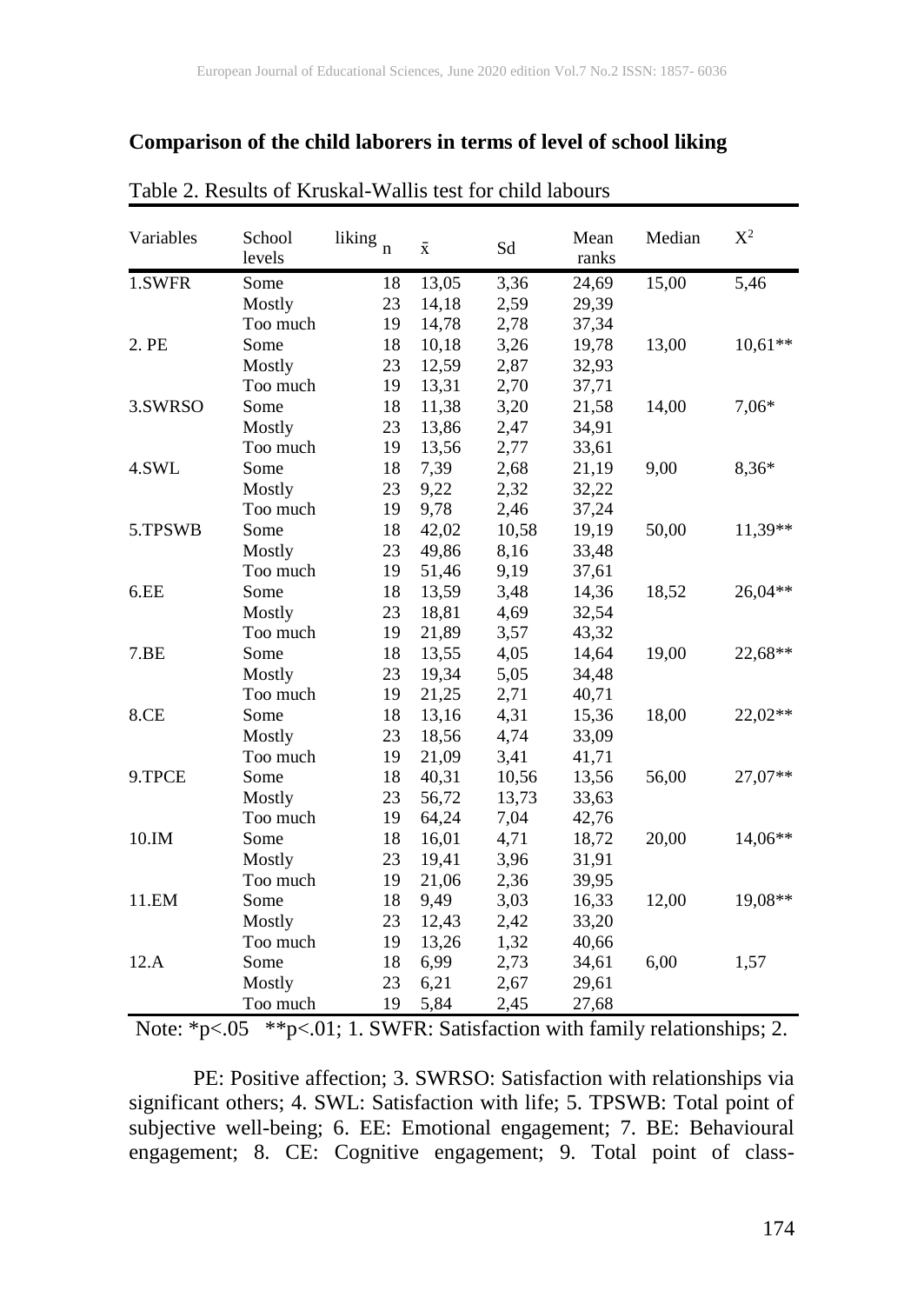engagement; 10. IM: Intrinsic motivation; 11. EM: Extrinsic motivation; 12. A: Amotivation

As shown in Table 2, with respect to the positive emotion dimension, the Kruskal-Wallis test indicated that a significant difference existed between groups in which child laborers are involved in terms of school liking  $(\chi2=10.61, df=2; p<.01)$ . The Mann-Whitney U test was used to determine the difference between the groups. According to the results of the test  $(U=112.00, p<0.05)$ , the difference was found to be between the group that likes (mean ranks = 19.78) school somewhat and the group that mostly likes (mean ranks = 32.93) school. Additionally, according to the results of the test  $(U=73.00, p<.01)$ , the difference was found to be between the group that like some (mean ranks  $= 19.78$ ) from school and the group that like too much (mean ranks  $= 37.71$ ) from school. Moreover, according to the results of the test, no difference was found between the group that like mostly from schools and the group that likes school too much.

As shown in Table 2, with respect to the satisfaction with relationships via significant others dimension, the Kruskal-Wallis test indicated that a significant difference existed between groups in which child laborers are involved in terms of school liking  $(\chi^2=7.06, d.f.=2, p<.05)$ . The Mann-Whitney U test was used to determine the difference between the groups. According to the results of the test (*U=114.00, p<.05)*, the difference was found to be between the group that like some (mean ranks  $= 21.58$ ) from school and the group that like mostly (mean ranks = 34.91) from school. Additionally, according to the results of the test  $(U=103.50, p<.05)$ , the difference was found to be between the group that like some (mean ranks = 21.58) from school and the group that like too much (mean ranks = 33.61) from school. Moreover, according to the results of the test, no difference was found between the group that like mostly from schools and the group that like too much from school.

As shown in Table 2, with respect to the satisfaction with life dimension, the Kruskal-Wallis test indicated that a significant difference existed between groups in which child laborers are involved in terms of school liking  $(\chi^2=8.36, d.f.=2, p<.05)$ . The Mann-Whitney U test was used to determine the difference between the groups. According to the results of the test *(U=129.00, p<.05)*, the difference was found to be between the group that like some (mean ranks  $= 21.19$ ) from school and the group that like mostly (mean ranks = 32.22) from school. Additionally, according to the results of the test  $(U=81.50, p<sub>0</sub>, 01)$ , the difference was found to be between the group that like some (mean ranks  $= 21.19$ ) from school and the group that like too much (mean ranks  $= 37.24$ ) from school. Moreover, according to the results of the test, no difference was found between the group that like mostly from schools and the group that like too much from school.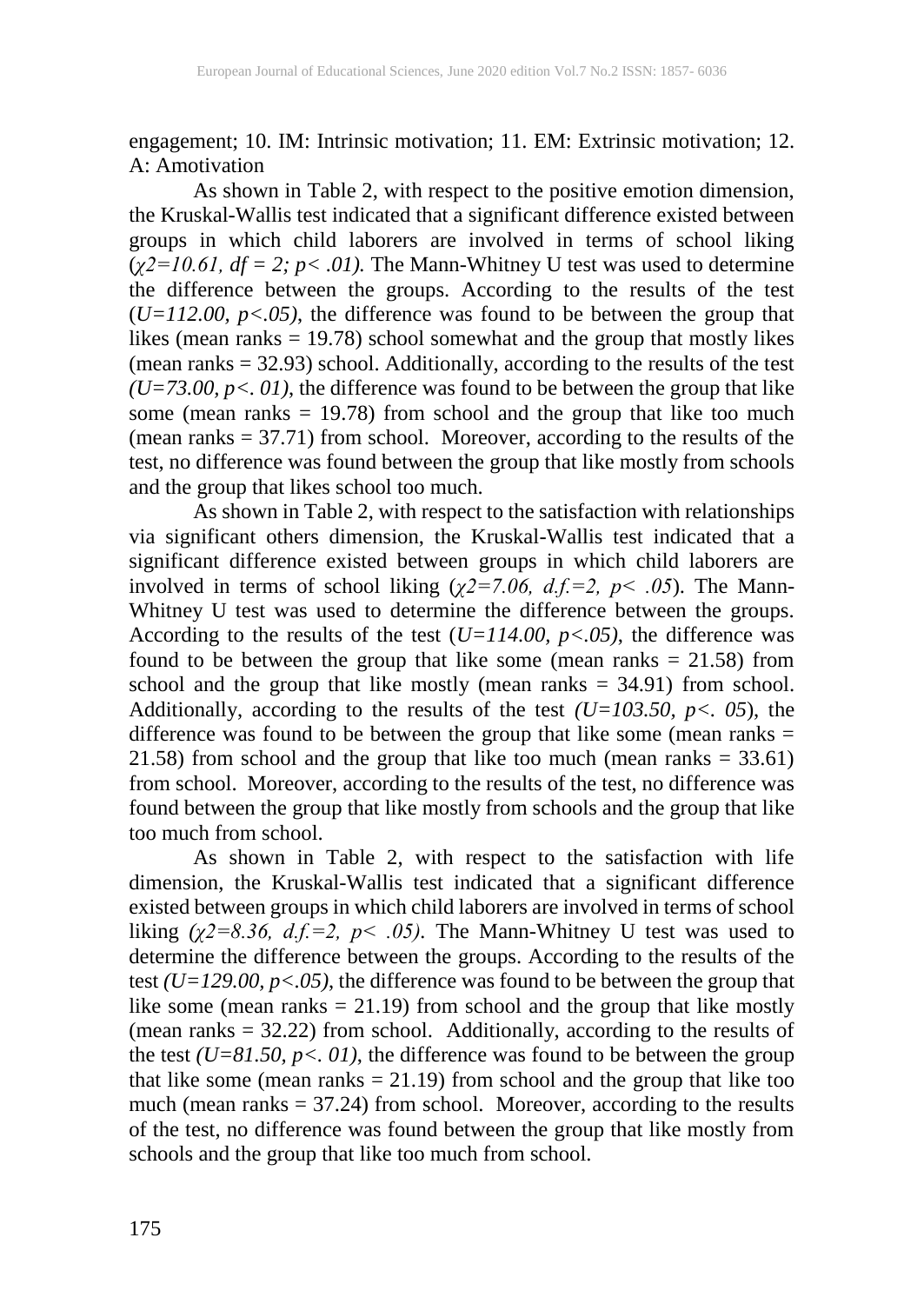As shown in Table 2, with respect to the total points of subjective wellbeing dimension, the Kruskal-Wallis test indicated that a significant difference existed between groups in which child laborers are involved in terms of school liking  $(\chi^2 = 11.39, d.f = 2, p < .01)$ . The Mann-Whitney U test was used to determine the difference between the groups. According to the results of the test *(U=104.50, p<.01)*, the difference was found to be between the group that like some (mean ranks = 19.19) from school and the group that like mostly (mean ranks = 33.48) from school. Additionally, according to the results of the test *(U=70.00, p<. 01)*, the difference was found to be between the group that like some (mean ranks = 19.19) from school and the group that like too much (mean ranks  $= 37.61$ ) from school. Moreover, according to the results of the test, no difference was found between the group that like mostly from schools and the group that like too much from school.

As shown in Table 2, with respect to the emotional engagement dimension, the Kruskal-Wallis test indicated that a significant difference existed between groups in which child laborers are involved in terms of school liking  $(\chi^2=26.04, d.f.=2, p<.01)$ . The Mann-Whitney U test was used to determine the difference between the groups. According to the results of the test *(U=68.00, p<.05)*, the difference was found to be between the group that like some (mean ranks = 14.36) from school and the group that like mostly (mean ranks = 32.54) from school. Additionally, according to the results of the test  $(U=19.50, p<sub>0</sub>, 01)$ , the difference was found to be between the group that like some (mean ranks  $= 14.36$ ) from school and the group that like too much (mean ranks  $= 43.32$ ) from school. Moreover, according to the results of the test, the difference was found *(U=126.50, p< .05)* to be between the group that like mostly (mean ranks  $= 32.54$ ) from school and the group that like too much (mean ranks  $=$  43.32) from school.

As shown in Table 2, with respect to the behavioral engagement dimension, the Kruskal-Wallis test indicated that a significant difference existed between groups in which child laborers are involved in terms of school liking  $(\chi^2 = 22.68, d.f. = 2, p < .01)$ . The Mann-Whitney U test was used to determine the difference between the groups. According to the results of the test  $(U=76.00, p<.01)$ , the difference was found to be between the group that like some (mean ranks  $= 14.64$ ) from school and the group that like mostly (mean ranks = 34.48) from school. Additionally, according to the results of the test  $(U=16.50, p<sub>0</sub>, 01)$ , the difference was found to be between the group that like some (mean ranks  $= 14.64$ ) from school and the group that like too much (mean ranks  $= 40.71$ ) from school. Moreover, according to the results of the test, no difference was found between the group that like mostly from school and the group that like too much from school.

As shown in Table 2, with respect to the cognitive engagement dimension, the Kruskal-Wallis test indicated that a significant difference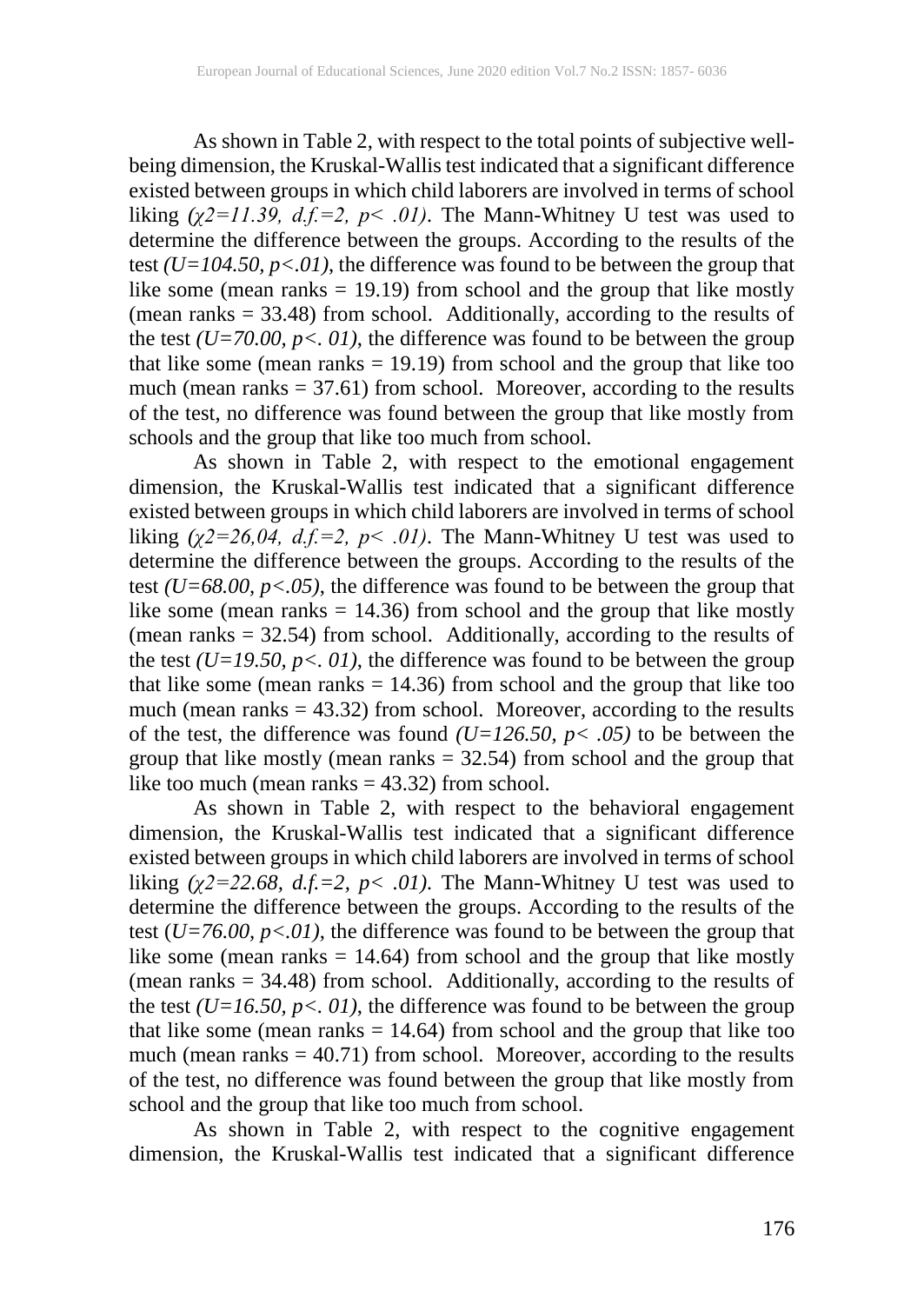existed between groups in which child laborers are involved in terms of school liking  $(\chi^2=22.02, d.f.=2, p<.01)$ . The Mann-Whitney U test was used to determine the difference between the groups. According to the results of the test *(U=79.00, p<.01)*, the difference was found to be between the group that like some (mean ranks = 15.36) from school and the group that like mostly (mean ranks  $= 33.09$ ) from school. Additionally, according to the results of the test  $(U=26.50, p<sub>0</sub>, 01)$ , the difference was found to be between the group that like some (mean ranks  $= 15.36$  from school and the group that like too much (mean ranks  $= 41.71$ ) from school. Moreover, according to the results of the test, no difference was found between the group that like mostly from school and the group that like too much from school.

As shown in Table 2, with respect to total points of class engagement, the Kruskal-Wallis test indicated that a significant difference existed between groups in which child laborers are involved in terms of school liking  $\sqrt{(x^2-27.07)}$ , d.f.=2, p< .01). The Mann-Whitney U test was used to determine the difference between the groups. According to the results of the test  $(U=67.00, p<0.01)$ , the difference was found to be between the group that like some (mean ranks  $= 13.56$ ) from school and the group that like mostly (mean ranks  $= 33.63$ ) from school. Additionally, according to the results of the test  $(U=6.00, p<sub>0</sub>, 01)$ . the difference was found to be between the group that like some (mean ranks  $= 13.56$ ) from school and the group that like too much (mean ranks  $= 42.76$ ) from school. Moreover, according to the results of the test, no difference was found between the group that like mostly from school and the group that like too much from school.

As shown in Table 2, with respect to intrinsic motivation, the Kruskal-Wallis test indicated that a significant difference existed between groups in which child laborers are involved in terms of school liking  $(\chi^2 = 14.06, d.f. = 2,$  $p<.01$ ). The Mann-Whitney U test was used to determine the difference between the groups. According to the results of the test *(U=117.50, p<.05)*, the difference was found to be between the group that like some (mean ranks  $= 18.72$ ) from school and the group that like mostly (mean ranks  $= 31.91$ ) from school. Additionally, according to the results of the test  $(U=48500, p<sub>0</sub>, 01)$ , the difference was found to be between the group that like some (mean ranks  $= 18.72$ ) from school and the group that like too much (mean ranks  $= 39.95$ ) from school. Moreover, according to the results of the test, no difference was found between the group that like mostly from school and the group that like too much from school.

As shown in Table 2, with respect to extrinsic motivation, the Kruskal-Wallis test indicated that a significant difference existed between groups in which child laborers are involved in terms of school liking *(χ2=19.08, d.f.=2,*   $p<.01$ ). The Mann-Whitney U test was used to determine the difference between the groups. According to the results of the test *(U=85.50, p<.01)*, the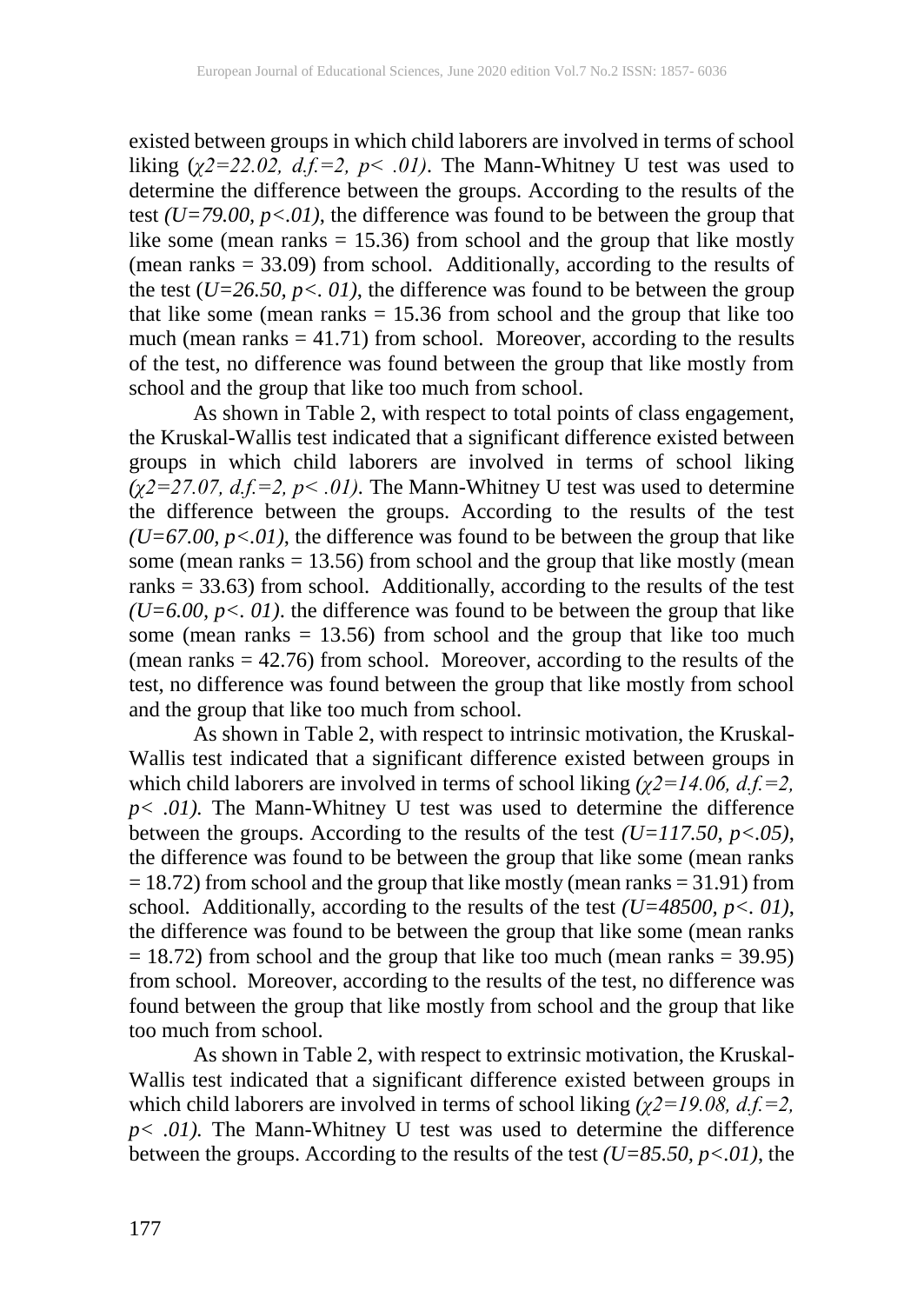difference was found to be between the group that like some (mean ranks  $=$ 16.33) from school and the group that like mostly (mean ranks = 33.20) from school. Additionally, according to the results of the test  $(U=37.50, p<sub>0</sub>, 01)$ , the difference was found to be between the group that like some (mean ranks  $= 16.33$ ) from school and the group that like too much (mean ranks  $= 40.66$ ) from school. Moreover, according to the results of the test, no difference was found between the groups that like mostly from school and the group that like too much from school. Finally, with respect to amotivation and satisfaction with family relationships, no differences were found between the groups.

| Variables | School<br>levels | liking<br>$\mathbf n$ | $\bar{\textbf{x}}$ | Sd    | Mean<br>ranks | Median | $X^2$     |
|-----------|------------------|-----------------------|--------------------|-------|---------------|--------|-----------|
| 1.SWFR    | Some             | 17                    | 14,00              | 3,16  | 25,74         | 16,00  | 2,38      |
|           | Mostly           | 15                    | 14,73              | 2,81  | 33,23         |        |           |
|           | Too much         | 28                    | 15,11              | 1,70  | 31,93         |        |           |
| 2. PE     | Some             | 17                    | 12,43              | 2,84  | 23,32         | 14,00  | 5,92      |
|           | Mostly           | 15                    | 13,06              | 2,63  | 28,50         |        |           |
|           | Too much         | 28                    | 14,22              | 1,61  | 35,93         |        |           |
| 3.SWRSO   | Some             | 17                    | 12,76              | 3,61  | 24,82         | 15,00  | 2,78      |
|           | Mostly           | 15                    | 14,00              | 3,20  | 31,70         |        |           |
|           | Too much         | 28                    | 14,55              | 2,03  | 33,30         |        |           |
| 4.SWL     | Some             | 17                    | 9,35               | 2,49  | 27,71         | 10,00  | 3,27      |
|           | Mostly           | 15                    | 9,33               | 2,02  | 25,80         |        |           |
|           | Too much         | 28                    | 10,36              | 1,63  | 34,71         |        |           |
| 5.TPSWB   | Some             | 17                    | 48,55              | 10,81 | 23,65         | 54,58  | 4,77      |
|           | Mostly           | 15                    | 51,13              | 9,23  | 29,40         |        |           |
|           | Too much         | 28                    | 54,25              | 5,40  | 35,25         |        |           |
| 6.EE      | Some             | 17                    | 17,52              | 5,38  | 18,62         | 21,49  | 12,32**   |
|           | Mostly           | 15                    | 21,46              | 2,87  | 31,33         |        |           |
|           | Too much         | 28                    | 22,46              | 2,57  | 37,27         |        |           |
| 7.EE      | Some             | 17                    | 17,92              | 5,50  | 21,26         | 22,00  | $6,73*$   |
|           | Mostly           | 15                    | 21,66              | 3,48  | 33,87         |        |           |
|           | Too much         | 28                    | 21,89              | 2,87  | 34,30         |        |           |
| 8.CE      | Some             | 17                    | 17,45              | 5,16  | 19,26         | 21,00  | 9,96*     |
|           | Mostly           | 15                    | 21,80              | 2,65  | 35,43         |        |           |
|           | Too much         | 28                    | 21,57              | 3,04  | 34,68         |        |           |
| 9.TPCE    | Some             | 17                    | 52,90              | 15,16 | 19,03         | 65,50  | $10,33**$ |
|           | Mostly           | 15                    | 64,93              | 7,99  | 34,00         |        |           |
|           | Too much         | 28                    | 65,92              | 7,59  | 35,59         |        |           |
| 10.IM     | Some             | 17                    | 18,72              | 4,12  | 23,03         | 21,65  | 4,64      |
|           | Mostly           | 15                    | 20,66              | 3,67  | 31,73         |        |           |
|           | Too much         | 28                    | 21,33              | 2,63  | 34,38         |        |           |
| 11.EM     | Some             | 17                    | 11,05              | 2,77  | 21,91         | 12,50  | 10,99**   |
|           | Mostly           | 15                    | 11,46              | 3,31  | 25,73         |        |           |
|           | Too much         | 28                    | 13,76              | 1,95  | 38,27         |        |           |

**Comparison of the not-working children in terms of level of school liking** Table 3. Results of Kruskal-Wallis test for not-working children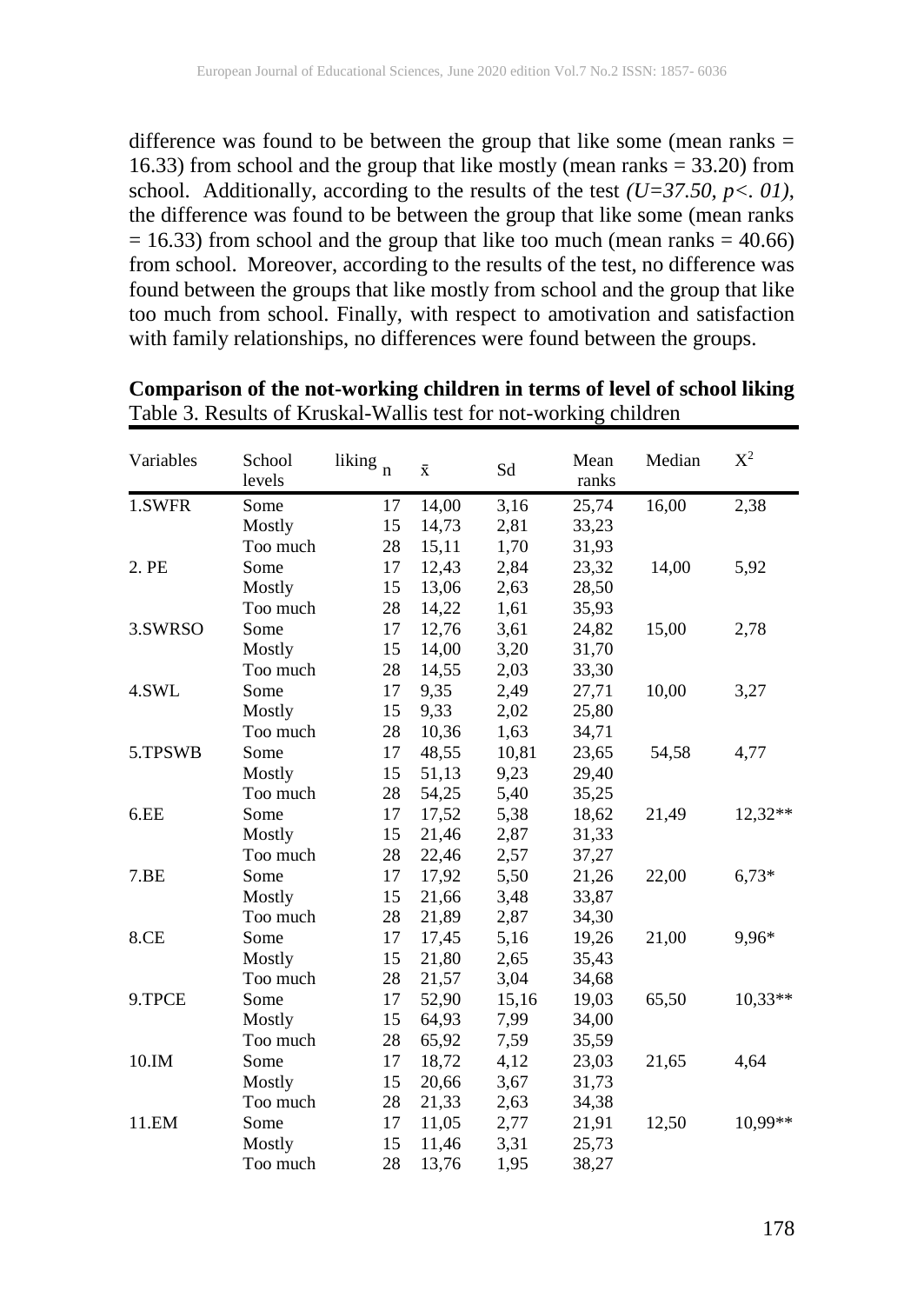| 12.A | Some     |    | 6.47    | 3.08 | 38.62 | 4.00 | $8.94*$ |
|------|----------|----|---------|------|-------|------|---------|
|      | Mostly   |    | 15 3.93 | 1.98 | 21.57 |      |         |
|      | Too much | 28 | 4.78    | 2.18 | 30.36 |      |         |

Note: \*p<.05 \*\*p<.01; 1. SWFR: Satisfaction with family relationships; 2.

PE: Positive affection; 3. SWRSO: Satisfaction with relationships via significant others; 4. SWL: Satisfaction with life; 5. TPSWB: Total point of subjective well-being; 6. EE: Emotional engagement; 7. BE: Behavioural engagement; 8. CE: Cognitive engagement; 9. Total point of classengagement; 10. IM: Intrinsic motivation; 11. EM: Extrinsic motivation; 12.  $A \cdot$  Amotivation

As shown in Table 3, with respect to the emotional engagement dimension, the Kruskal-Wallis test indicated that a significant difference existed between groups in which not-working children are involved in terms of school liking  $(\chi^2 = 12.32, d.f. = 2, p < .01)$ . The Mann-Whitney U test was used to determine the difference between the groups. According to the results of the test  $(U=71.50, p<.05)$ , the difference was found to be between the group that like some (mean ranks  $= 18.62$ ) from school and the group that like mostly (mean ranks  $= 31.33$ ) from school. Additionally, according to the results of the test  $(U=92.00, p<sub>0</sub>, 01)$ , the difference was found to be between the group that like some (mean ranks  $= 18.62$ ) from school and the group that like too much (mean ranks  $= 37.27$ ) from school. Moreover, according to the results of the test, no difference was found between the group that like mostly from school and the group that like too much from school.

As shown in Table 3, with respect to the behavioral engagement dimension, the Kruskal-Wallis test indicated that a significant difference existed between groups in which not-working children are involved in terms of school liking  $(\chi^2=6.73, d.f.=2, p<.05)$ . The Mann-Whitney U test was used to determine the difference between the groups. According to the results of the test *(U=131.00, p<. 05)*, the difference was found to be between the group that like some (mean ranks  $= 21.26$ ) from school and the group that like mostly (mean ranks = 33.87) from school. Moreover, according to the results of the test, no difference was found between the group that like mostly from school and the group that like too much from school. No difference was found between group that like some from school and the group that like too much.

As shown in Table 3, with respect to the cognitive engagement dimension, the Kruskal-Wallis test indicated that a significant difference existed between groups in which not-working children are involved in terms of school liking *(χ2=9.96, d.f.=2, p< .01).* The Mann-Whitney U test was used to determine the difference between the groups. According to the results of the test  $(U=57.00, p<0.01)$ , the difference was found to be between the group that like some (mean ranks  $= 19.26$ ) from school and the group that like mostly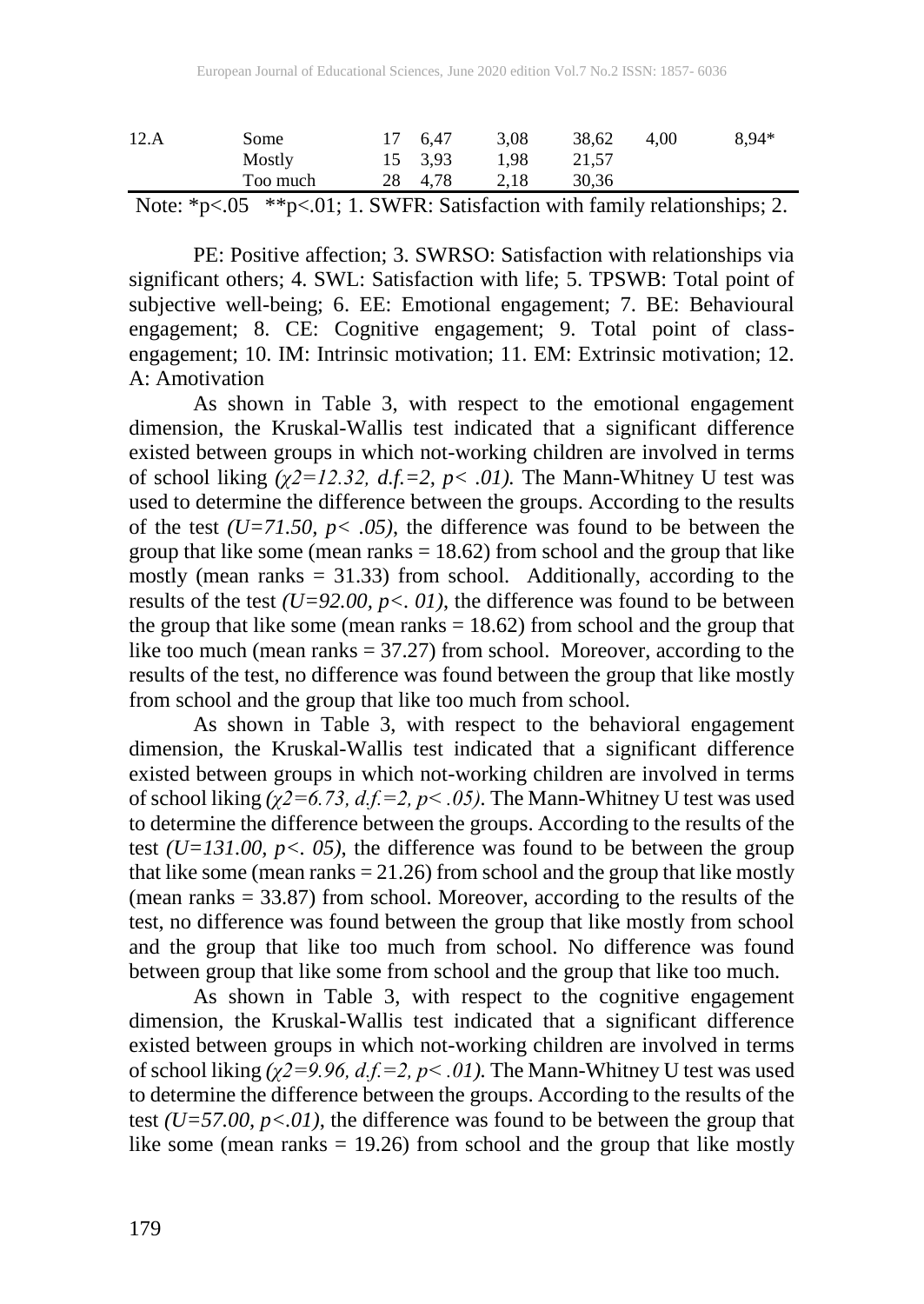(mean ranks  $= 35.43$ ) from school. Additionally, according to the results of the test *(U=117.50, p<. 01)*, the difference was found to be between the group that like some (mean ranks = 19.26) from school and the group that like too much (mean ranks  $= 34.68$ ) from school. Moreover, according to the results of the test, no difference was found between the group that like mostly from school and the group that like too much from school.

As shown in Table 3, with respect to total points of the class engagement dimension, the Kruskal-Wallis test indicated that a significant difference existed between groups in which not-working children are involved in terms of school liking  $(\chi^2 = 10.33, d.f.=2, p<.01)$ . The Mann-Whitney U test was used to determine the difference between the groups. According to the results of the test  $(U=61.00, p<0.05)$ , the difference was found to be between the group that like some (mean ranks  $= 19.03$ ) from school and the group that like mostly (mean ranks = 34.00) from school. Additionally, according to the results of the test *(U=149.50, p<. 05)*, the difference was found to be between the group that like some (mean ranks  $= 19.03$ ) from school and the group that like too much (mean ranks  $=$  35.59) from school. Moreover, according to the results of the test, no difference was found between the group that like mostly from school and the group that like too much from school.

As shown in Table 3, with respect to the extrinsic motivation dimension, the Kruskal-Wallis test indicated that a significant difference existed between groups in which not-working children are involved in terms of school liking  $(\chi^2 = 10.99, d.f = 2, p < .01)$ . The Mann-Whitney U test was used to determine the difference between the groups. According to the results of the test  $(U=106.00, p<0.01)$ , the difference was found to be between the group that like some (mean ranks  $= 21.91$ ) from school and group that like mostly (mean ranks  $= 25.73$ ) from school. Additionally, according to the results of the test  $(U=124.50, p<sub>0</sub>, 0.05)$ , the difference was found to be between the group that like mostly (mean ranks  $= 25.73$ ) from school and the group that like too much (mean ranks = 38.27) from school. Moreover, according to the results of the test, no difference was found between the group that like same from school and the group that like mostly from school.

As shown in Table 3, with respect to the amotivation dimension, the Kruskal-Wallis test indicated that a significant difference existed between groups in which not-working children are involved in terms of school liking *(χ2=8.49, d.f.=2, p< .05).* The Mann-Whitney U test was used to determine the difference between the groups. According to the results of the test  $(U=63.50, p<0.01)$ , the difference was found to be between the group that like some (mean ranks = 38.62) from school and the group that like mostly (mean ranks = 21.57) from school. Moreover, according to the results of the test, no difference was found between the group that like mostly from school and the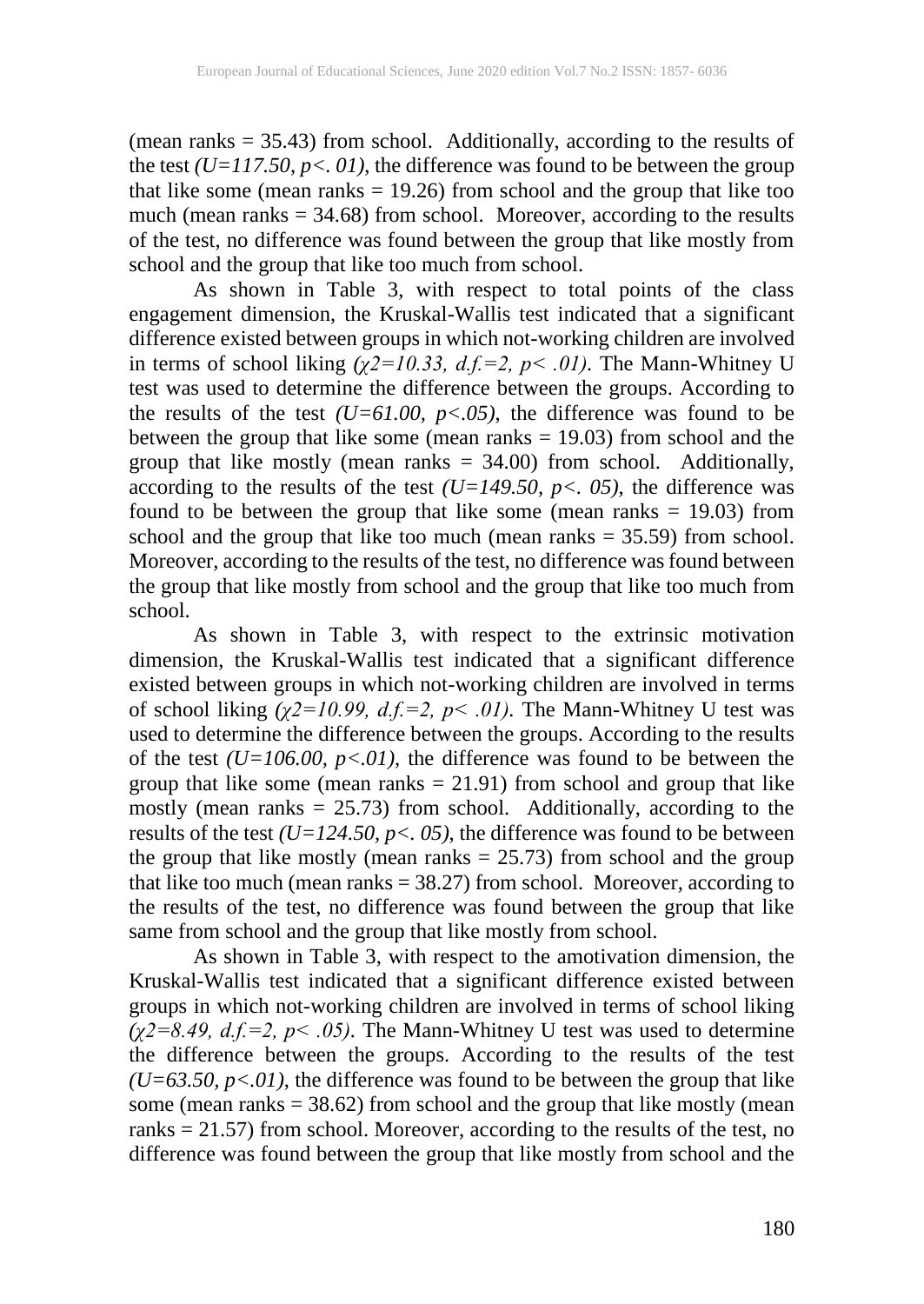group that like too much from school. No difference was found between group that like some from school and the group that like too much. Finally, with respect to satisfaction with family relationships, positive affection, satisfaction with life, satisfaction with relationships via significant others, total points of subjective well-being and intrinsic motivation, no differences were found between the groups.

## **Conclusion**

In this study, differences were found between the child labor group and non-working groups of students in terms of motivation to study, engagement in class and subjective well-being. With respect to child labor, as liking of school increased, subjective well-being, class engagement and motivation to study levels increased. Conversely, with respect to not-working children, as liking of school increased, class engagement and motivation to study levels increased.

Generally, evaluating the results of this study reveals that the children (child laborers) who work part-time in a job have lower levels of subjective well-being, class engagement, and motivation to study than do those children who do not work in a job. This result is generally consistent with the literature because the studies found that the levels of well-being of children who work part-time (child laborers), their academic motivation and engagement in class were lower than were the corresponding levels of those who did not work (Beegle, Dehejia & Gatti, 2009; Biggeri, Libanora, Mariani & Menchini, 2006; Biggeri & Mehrotra, 2011; Dreze & Kingdon, 2001; Estacio & Marks 2005; Woodhead, 1999). Part-time work in a job adversely affects students in Turkey. This result appears to support universal explanations of the nature of being a working child (child laborers).

In this study, differences between the groups (child laborers and notworking children) in terms of extrinsic motivation and satisfaction with relationships via significant others were not found significant. The reason for this result might be sought in the nature of the relevant variables. For instance, extrinsic motivation is associated with rewarding and punishment (Deci  $\&$ Ryan, 1985). In both groups, punishment and reward are separate factors from the internal structures of individuals. The relationship with significant others is related to individuals such as relatives and friends (Eryılmaz, 2009). Relationships with parents and siblings are evaluated in terms of satisfaction with the relationships with the family. These factors are less likely to affect individuals because they are not included in the inner world of individuals. Consequently, there might be no difference between the groups due to the low importance of the related variables for individuals.

According to the results of the study, level of school liking for nonworking students is related to academic variables rather than to subjective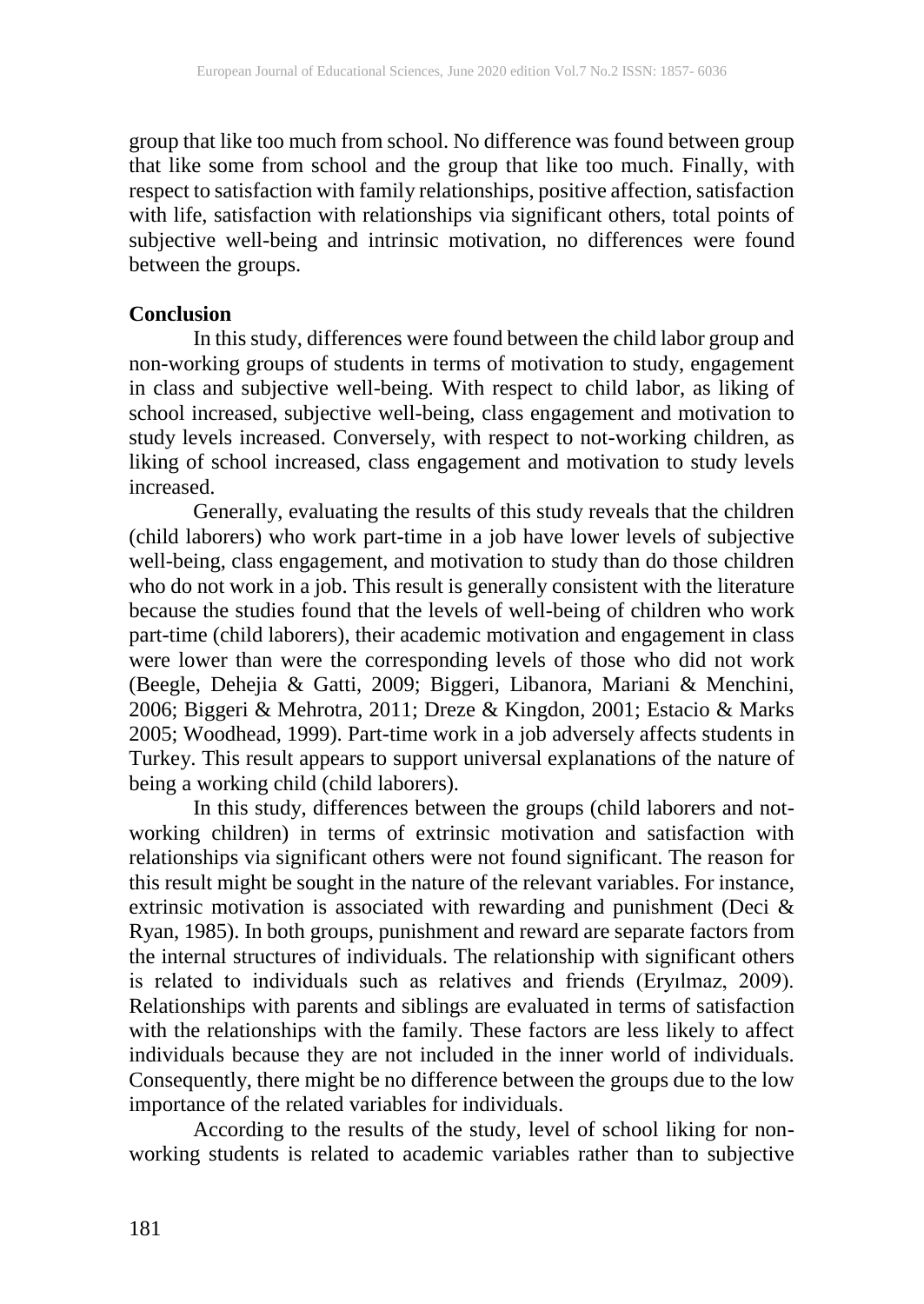well-being. This result can have two meanings. The first is that not-working children's subjective well-being was already high compared with the child laborers. The second is that a certain level of subjective well-being of these children might be a sign that they need not raise their subjective well-being in the school context.

Being a working child adversely affects the educational experiences of children. These negative effects lead children to attend school but decrease their motivation for school and lessons (Beegle, Dehejia & Gatti, 2009; Dreze & Kingdon, 2001). The findings of this study generally confirm the aforementioned effects for working children. When poverty is controlled in working children, the factor that is important in academic success is that the child likes school and is interested in lessons (Goulart & Bedi, 2008).

The students who work in a job and who like school more were found to have higher motivation to study, class engagement and subjective wellbeing compared with other students who work in a job and who like school less. For working children (child laborers), the importance of liking school points to the concept of psychological resilience in the psychology literature. According to the psychological resilience model, for children, poverty and work in a job are considered environmental risk factors that adversely affect psychological resilience. Conversely, school is one of the environmental protection factors for psychological resilience (Masten, 1994; Masten & Reed, 2002). In summary, if the working children's school liking levels increase, their subjective well-being, class engagement, and motivation to study also increase because liking school also means responding to the school's demands. Students who respond to these demands develop qualifications. In these conditions, the academic achievement of students who like school might increase. They experience low emotional problems and establish positive social relationships. Their psycho-social compliance might also increase (Masten, 1994; Masten & Reed, 2002). In future, studies research on school liking and psychological resilience might be productive.

**Applications:** In addition, the satisfaction of working children (child laborers) with family relationships does not change depending upon whether they like the school, possibly because of the disorganized and disinterested families of working children (Walkerdine, 2005). Particularly in Turkey, the families of working children support their children in attending school due to legal necessity. If there is no legal obligation, the parents might want to take their children away from school during that time. These results indicate that families of working children must be supported by relevant institutions in economic, educational and psychological aspects and must be informed.

This study was conducted on non-working students and on part-time working students at a job. The results of the study showed the importance of liking school, particularly for working children. At this point, based on the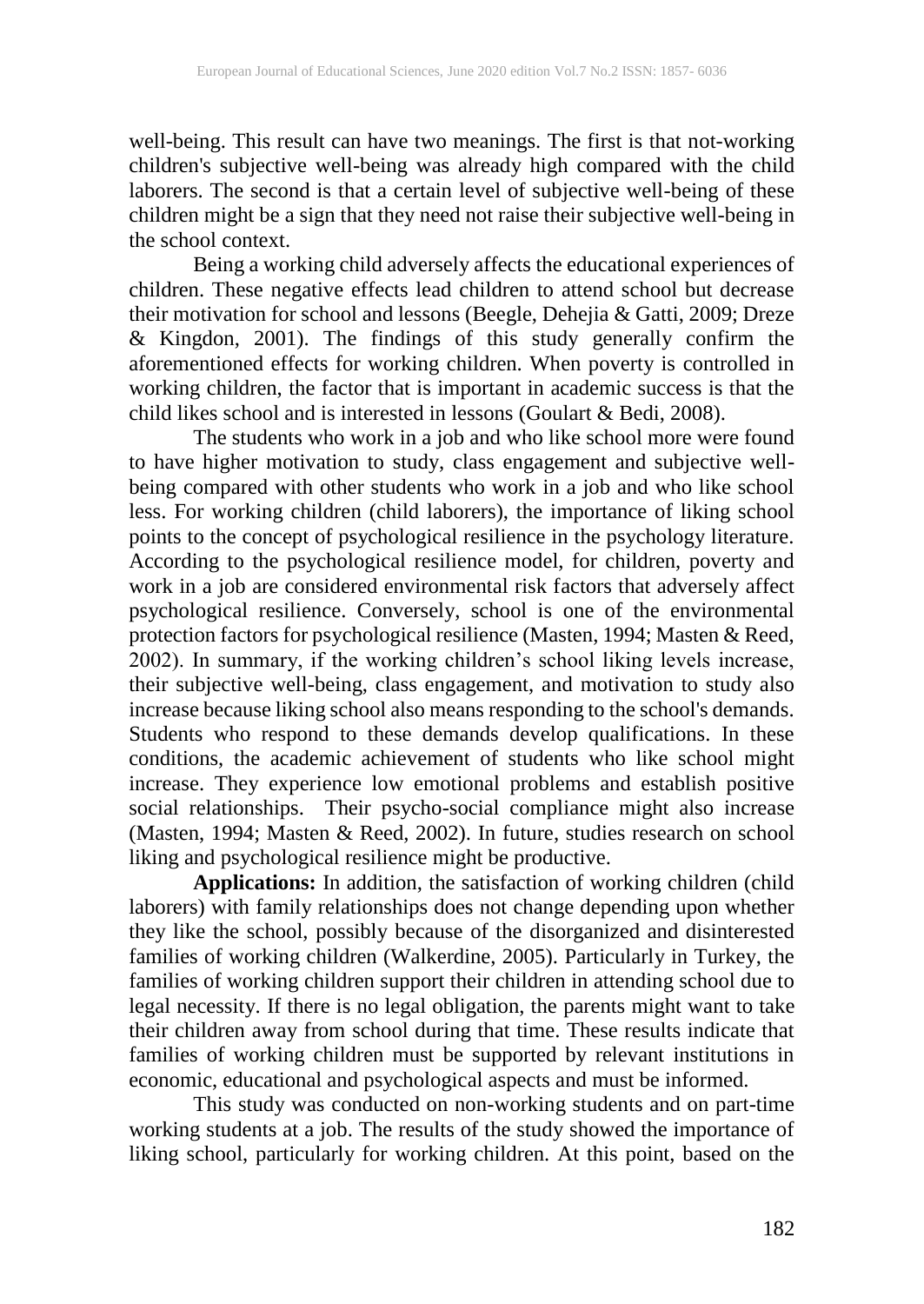results of the study, it is advisable to maintain a positive attitude toward school development programs for working and not-working children. In terms of social services, the results of this study revealed that working children's educational needs should not be neglected.

## **References:**

- 1. Abu-Hilal, M. M. (2000). A structural model of attitudes towards school subjects, academic aspiration and achievement. school subjects, academic aspiration and achievement. *Educational Psychology*, 20(1), 75-84.
- 2. Beegle, K.,Dehejia, R. & Gatti, R. (2009). Why should we care about child labor? The education, labor market, and health consequences of childlabor. Journal of Human Resources, 44(4), consequences of childlabor. *Journal of Human* 871-889.
- 3. Biggeri, M., Libanora, R., Mariani, S. & Menchini, L. (2006). Children conceptualizing their capabilities: results of a survey conducted during the first children's world congress on child labour. *Journal of Human Development*, 7(1), 59
- 4. Biggeri, M. & Mehrotra, S. (2011). Child poverty as capability deprivation: How to choose domains of child well-being and poverty. In *Children and the capability approach*(pp. 46-75). Palgra ve Macmillan, London.
- 5. Bılgın, R.(2009). Diyarbakır'da Sokakta Çalışan Çocuklar Üzerin Sosyolojik Bir Araştırma. *Electronic Journal of Social Sciences*, 8(27), 232-244.
- 6. Binder, M. & Scrogin, D. (1999). Labor force participation and houshold work of urban schoolchildren in Mexico: Characteristics and consequences. *Economic Development and Cultural Change*, 48(1), 123-154.
- 7. Covington, M.V. (1998). *Thewilltolearn: A guide for motivatingyoung people.*UK: Cambridge University Press.
- *8.* Deci, E. & Ryan, R. M. (1985). *Intrinsic motivation and selfdetermination in human Behaviour*. New York: Plenum.
- 9. Dorman, P. (2008). *Child labour, education and health: A review of the literature*. Geneva: ILO.
- 10. Dreze, J. & Kingdon, G. G. (2001). School participation in rural India. *Review of Development Economics*, 5(1), 1-24.
- 11. Eccles, J. (1983). Expectancies, values, and academic behaviors. In J. Spence (Ed.), *Achievement and achievement motivation*. San Francisco: Freeman.
- 12. Erdoğdu, M. Y. & Oto, R. (2004).Sokakta çalışan ve çalışmayan çocukların atılganlık ve saldırganlık davranışları açısından karşılaştırılmaları. *Kriz Dergisi*, 12(3), 11-23.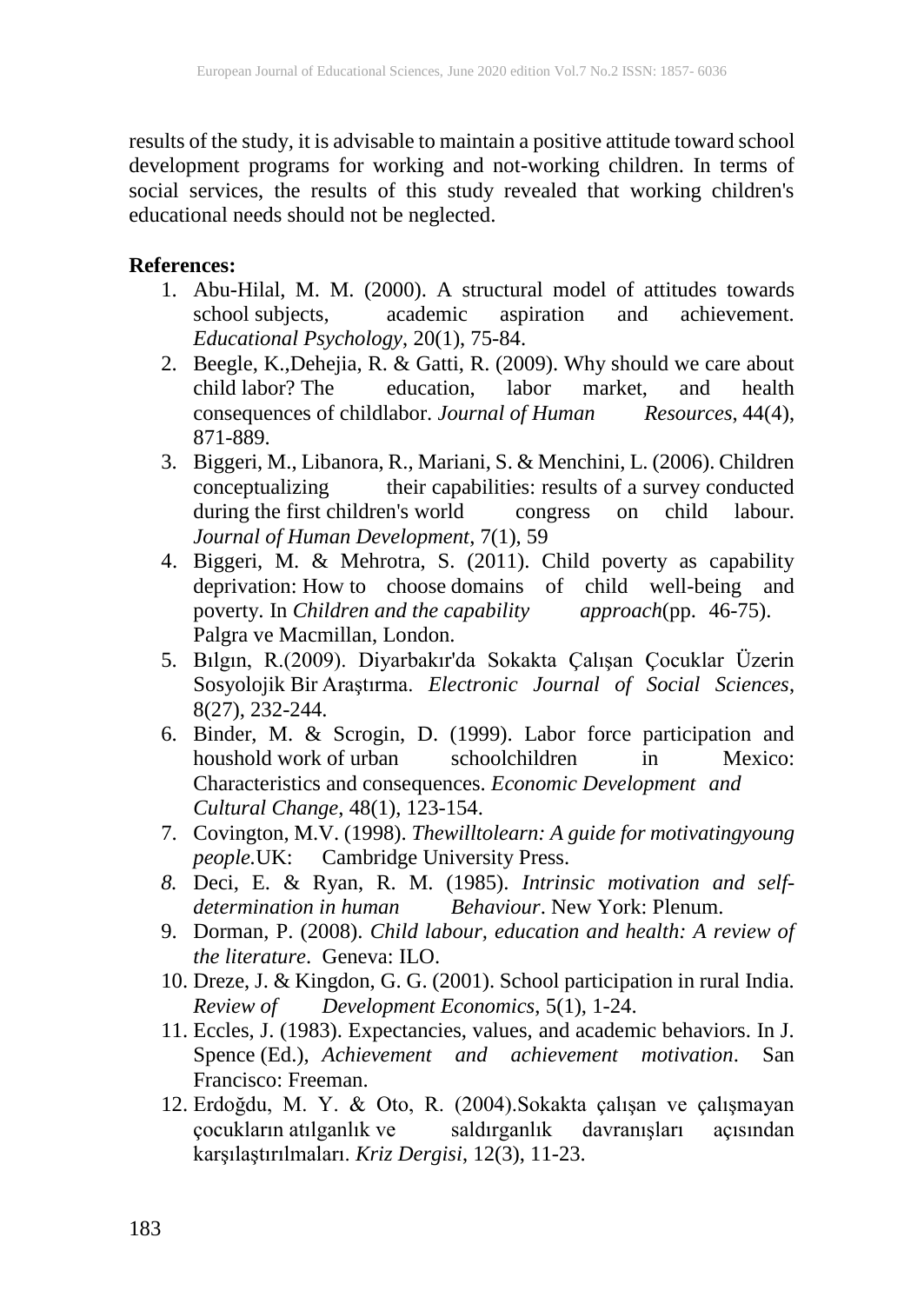- 13. Erikson, E. H. (1968). Life cycle. *International encyclopedia of the social sciences*, 9,
- 14. Eryilmaz, A. (2009). Ergen öznel iyi oluş ölçeğinin geliştirilmesi. *Türk Eğitim Bilimleri Dergisi*, *7*(4), 975-989.
- 15. Eryılmaz, A. (2011). The relationship between adolescents' subjective well-being andpositive expectations towards future. *The Journal of Psychiatry and Neurological Sciences*, *24*, 209-215.
- 16. Eryılmaz, A. (2012). A model of subjective well-being for adolescents in high school. *Journal of Happiness Studies*, *13*(2), 275-289.
- 17. Eryılmaz, A. (2014). Üniversite öğrencileri için derse katılım ölçeklerinin geliştirilmesi.*Uşak Üniversitesi Sosyal Bilimler Dergisi*, 7  $(2)$ , 203-214.
- 18. Eryılmaz, A., & Ercan, L. (2014). Ergenler için ders çalışmaya motive olma ölçeğiningeliştirilmesi. *Başkent University Journal of Education*, *1*(1), 34-40.
- 19. Estacio, E. V. & Marks, D. F. (2005). Child labour and the International Labour Organization's Convention 182: a critical perspective. *Journal of health psychology*, 10(3), 475-484.
- 20. Fredricks, J. A.,Blumenfeld, P. C. & Paris, A. H. (2004). School engagement: Potential of the concept, state of the evidence. *Review of educational research*, 74(1), 59-109.
- 21. Fyfe, A. (1989) *Child Labour*. Cambridge: Polity Press.
- 22. Goulart, P. & Bedi, A. S. (2008). Child labour and educational success in Portugal. *Economics of Education Review*, 27(5), 575-587.
- 23. Heady, C. (2003). The effect of childlabor on learning achievement. *World Development*, 31(2), 385-398.
- 24. Hobbs, S. & Cornwell, D. (1986). Child labour: An underdevelopedtopic in psychology. *International Journal of Psychology*, *21*(1-4), 225-234.
- 25. Li, Y. & Lerner, R. M. (2011). Trajectories of school engagement during adolescence: implications forgrades, depression, delinquency, and substanceuse. *Developmental psychology*, 47(1), 233.
- 26. Martin, A. J. (2003). The Student Motivation Scale: Furthertesting of an instrument that measures school students' motivation. *Australian Journal of Education*, 47(1), 88-106.
- 27. Masten, A. S. (1994). Resilience in individual development: Successful adaptation despite risk and adversity. In M. C. Wang & E. W. Gordon (Eds.), *Educational resilience in inner-city America: Challenges and prospects* (pp. 3-25). Hillsdale, NJ, US: Lawrence Erlbaum Associates, Inc.